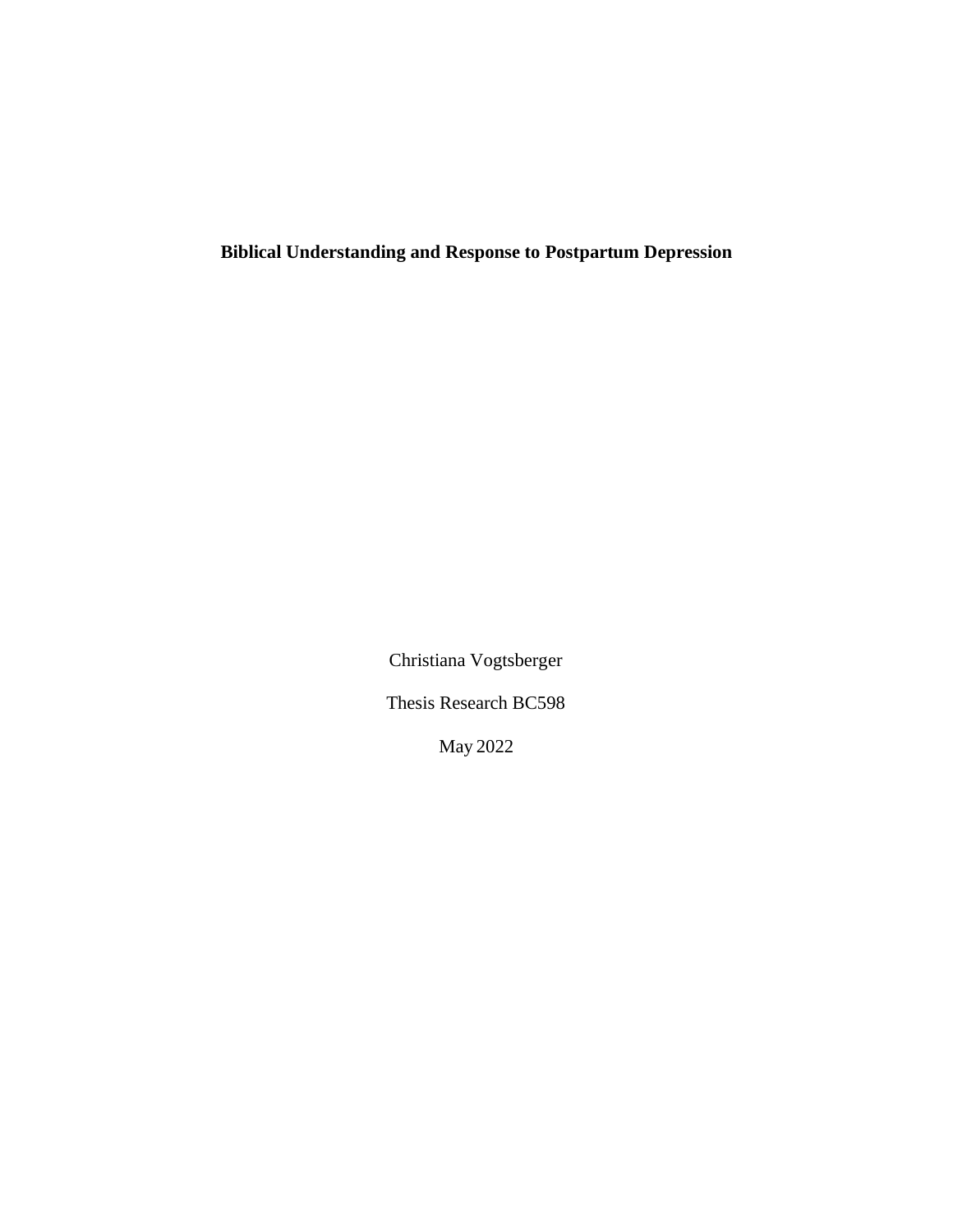# **Contents**

| <b>ABSTRACT</b> |                                                          |                |
|-----------------|----------------------------------------------------------|----------------|
| I.              | <b>INTRODUCTION</b>                                      | $\mathbf{1}$   |
|                 | <b>Purpose Statement</b>                                 | $\mathbf{1}$   |
|                 | Intended Audience and Scope                              | $\overline{2}$ |
|                 | Definition of Terminology                                | 3              |
|                 | <b>Research Methodology</b>                              | $\overline{4}$ |
| II.             | DEFINING THE PROBLEM                                     | $\overline{4}$ |
|                 | Lack of Understanding / Clarifying the Issue             | 4              |
|                 | The Complexity of Postpartum Depression                  | 5              |
|                 | <b>Importance of Understanding Postpartum Depression</b> | 9              |
| III.            | THE SECULAR VIEW OF POSTPARTUM DEPRESSION                | 10             |
|                 | A Secular Definition                                     | 10             |
|                 | A Secular Diagnosis                                      | 12             |
|                 | A Secular Solution                                       | 13             |
| IV.             | A BIBLICAL PERSPECTIVE OF DEPRESSION                     | 15             |
|                 | A Biblical View of Man                                   | 15             |
|                 | A Heart of Man                                           | 18             |
| V.              | A BIBLICAL PERSPECTIVE OF POSTPARTUM DEPRESSION          | 19             |
|                 | The Fall and Postpartum Depression                       | 19             |
|                 | Getting to the Root of Postpartum Depression             | 21             |
|                 | Hope Through the Gospel                                  | 24             |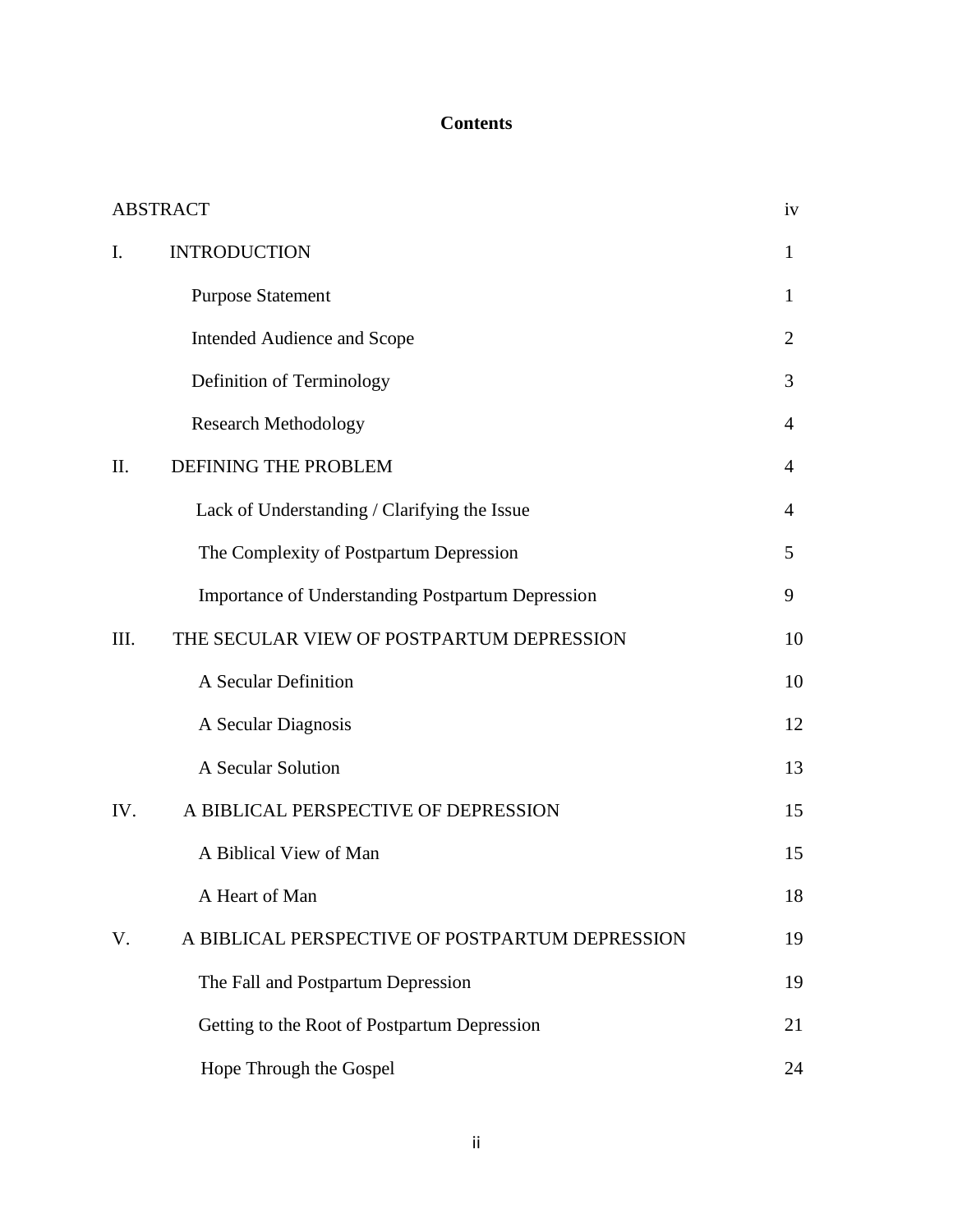| VI.                    | A PLAN FOR COUNSELING              | 25 |
|------------------------|------------------------------------|----|
|                        | Counseling                         | 25 |
|                        | The Truth of Scripture and Reality | 28 |
|                        | <b>Addressing Heart Issues</b>     | 29 |
| <b>VII. CONCLUSION</b> |                                    | 32 |
| <b>BIBLIOGRAPHY</b>    |                                    |    |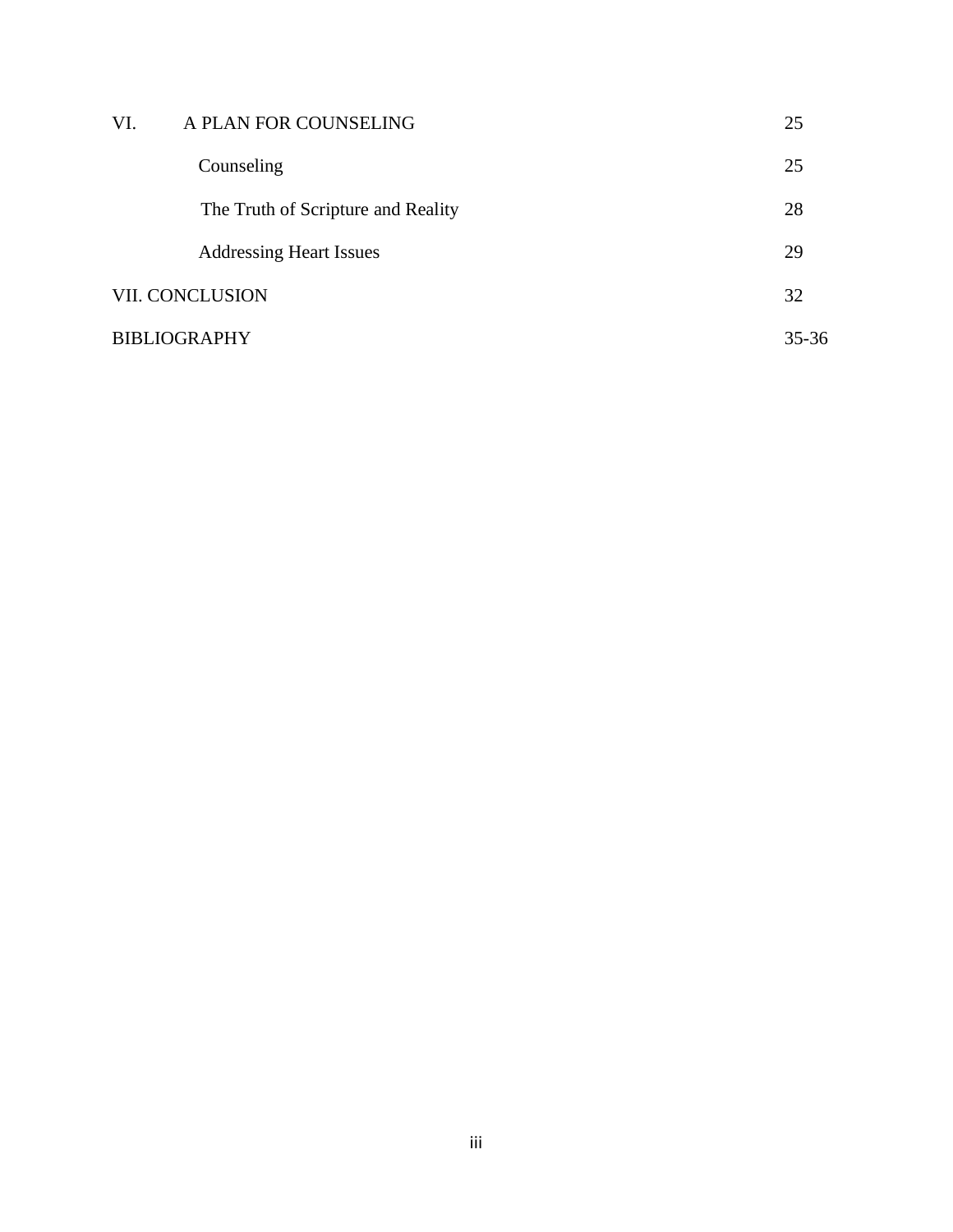### **Abstract**

| Title:   | <b>Biblical Understanding and Response to Postpartum Depression</b> |
|----------|---------------------------------------------------------------------|
| Author:  | Christiana Vogtsberger                                              |
| Degree:  | Master of Arts in Biblical Counseling                               |
| Date:    | May 2022                                                            |
| Advisor: | Jamaica F. Groover-Skelton                                          |

Postpartum depression is something many women experience after having a child. Women who struggle with postpartum depression can experience a variety of symptoms which include but are not limited to the following: disappointment, sadness, sorrow, and suicidal thinking.

For Christian mothers it is very important they be grounded in the Word of God and learn how to obey God during this difficult time in their lives. The Bible provides hope, help and encouragement to the mothers who are struggling with adjusting to their new lives with a newborn baby, while waiting for their bodies to heal after childbirth.

This project is meant to be a guide for both the biblical counselor and laymen in the church who are seeking to minister to and understand those who are struggling with postpartum depression. It will also help me in my personal growth by allowing me to cultivate a deeper understanding of postpartum depression from a biblical perspective as I am ministering to my counselees. Furthermore, it will provide me with a renewed perspective as I look back at my own experience with postpartum depression after having my daughter almost twenty years ago.

© (Christiana Vogtsberger, 2022), permission is granted for non-profit educational use"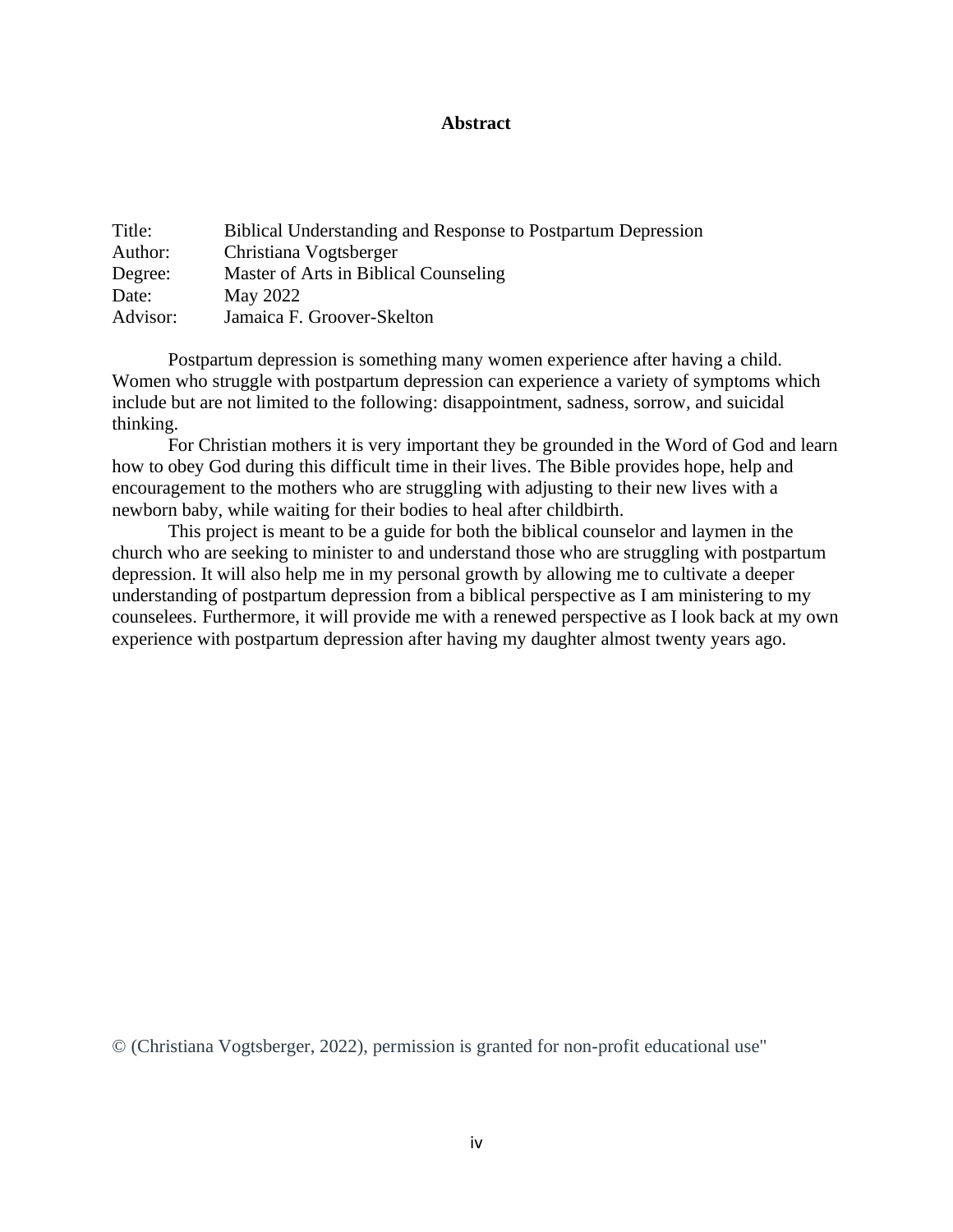#### I. Introduction

### A. Purpose Statement

- 1. The purpose of this thesis is to equip biblical counselors so they can better support and help Christian mothers who are suffering with postpartum depression. It can be used as a helpful guide for those desiring to have a biblical approach to postpartum depression and the ways it impacts Christian mothers.
- 2. Postpartum depression is similar to other types of depression listed in the Diagnostic and Statistical Manual of Mental Disorders, 5<sup>th</sup> Edition, (DSM-5) and it is largely diagnosed based on how mothers feel regardless of their faith beliefs.<sup>1</sup>
- 3. Many cases of women struggling with postpartum depression go unreported because of the stigma that comes with it. Having a baby should be a happy time in life and not one of depression. <sup>2</sup> Studies also show that fathers can experience postpartum depression – the number is about 10% of new fathers.<sup>3</sup>
- 4. Studies have also shown that psychotherapy can be more effective than the traditional medication mothers are typically prescribed. However, it is very common that the mothers are not given any other option other than medication, which many decide not to take because they are either breastfeeding or they can't take medication.<sup>4</sup>

<sup>&</sup>lt;sup>1</sup> "PsychCentral." All about postpartum Depression. Accessed April 2, 2022. [https://psychcentral.com/depression/postpartum-depression#symptoms.](https://psychcentral.com/depression/postpartum-depression#symptoms)

<sup>&</sup>lt;sup>2</sup> "American Psychological Association." Treating postpartum depression. Accessed April 2, 2022. <https://www.apa.org/monitor/2011/02/postpartum>

 $3$  lbid.

<sup>4</sup> lbid.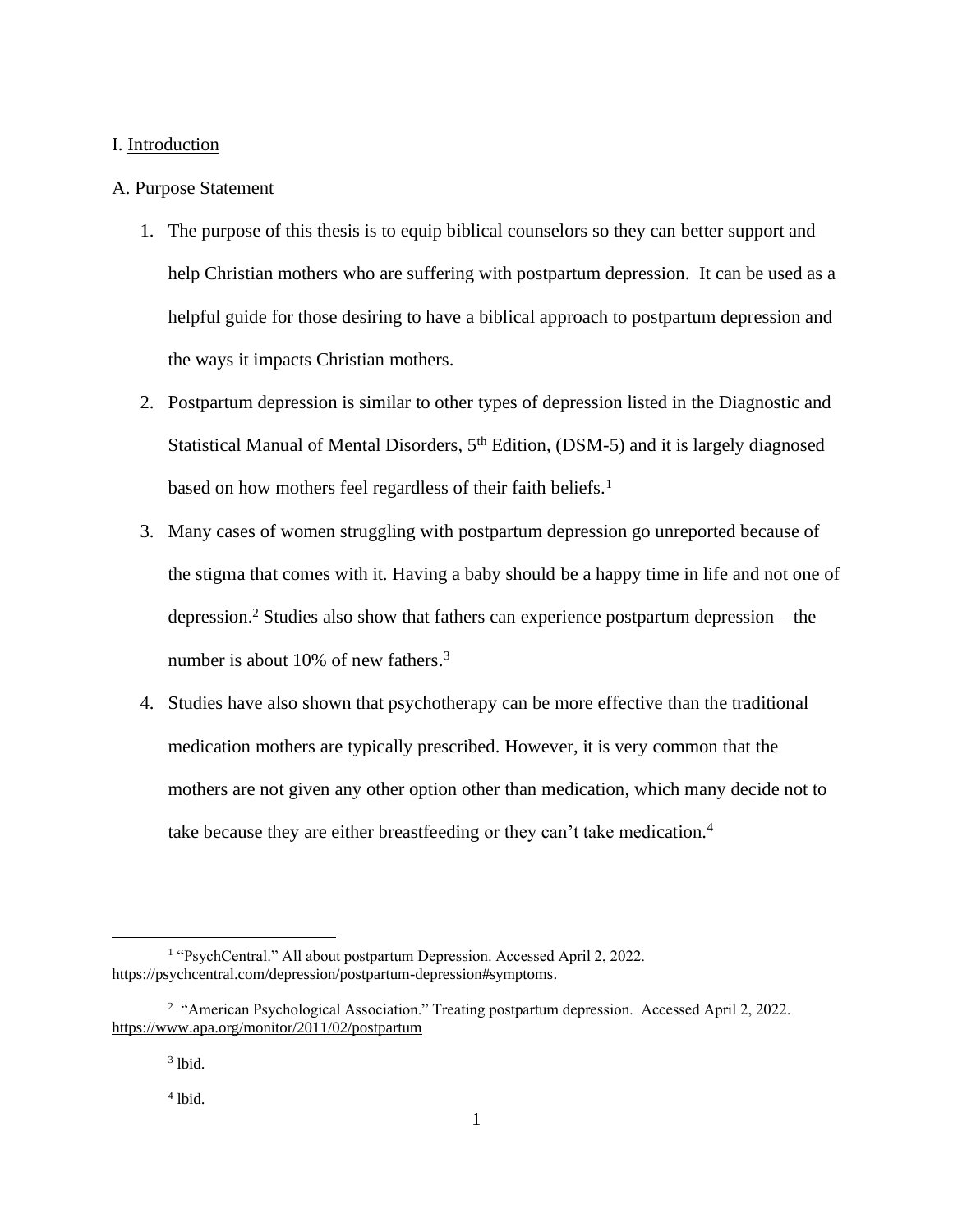- 5. Many Christian mothers who struggle with postpartum depression do so alone. They wrongly believe that they "…need to smile and go on in life, they are not to keep living panicky moment after moment in days."<sup>5</sup>
- 6. Many Christian mothers who struggle with postpartum depression were active members of their churches before they had their child and participated in church activities while living a Christ centered marriage.<sup>6</sup>
- 7. In some cases, Christian mothers after having a baby lose sight of their identity in Christ and instead, they are focusing on how to raise their child without making any mistakes. Their expectations of a perfect pregnancy and perfect baby do not always come true. As a result, they are left questioning God's goodness and even their purpose of living.<sup>7</sup>
- 8. Instead of referring the Christian mothers to psychiatrists and psychologists, ministers of the gospel and lay counselors are to help these women and their families using the Word of God, as the Scriptures are "…competent to counsel from." <sup>8</sup> The Word of God is sufficient and should be authoritative on these matters more than worldly theories and beliefs.<sup>9</sup>
- B. Intended Audience and Scope

2

9 lbid.18.

<sup>&</sup>lt;sup>5</sup> Wickert, Dan and Wallace Jocely. "Postpartum Depression." Paper presented at the Biblical Counseling Training Conference, Lafayette, Indiana.

<sup>6</sup> Heath Lambert, "Sarah" and Postpartum Depression*, in Counseling the Hard Cases, True Stories Illustrating the Sufficiency of God's Resources in Scripture,* ed. Stuart Scott, Heath Lambert (B&H Publishing Group, 2015). 87-88.

<sup>7</sup> Wickert, Dan and Wallace Jocely. "Postpartum Depression." Paper presented at the Biblical Counseling Training Conference, Lafayette, Indiana.

<sup>8</sup> Jay Adams, *Competent to Counsel.* (Grand Rapids, MI: Zondervan, 1970), 18.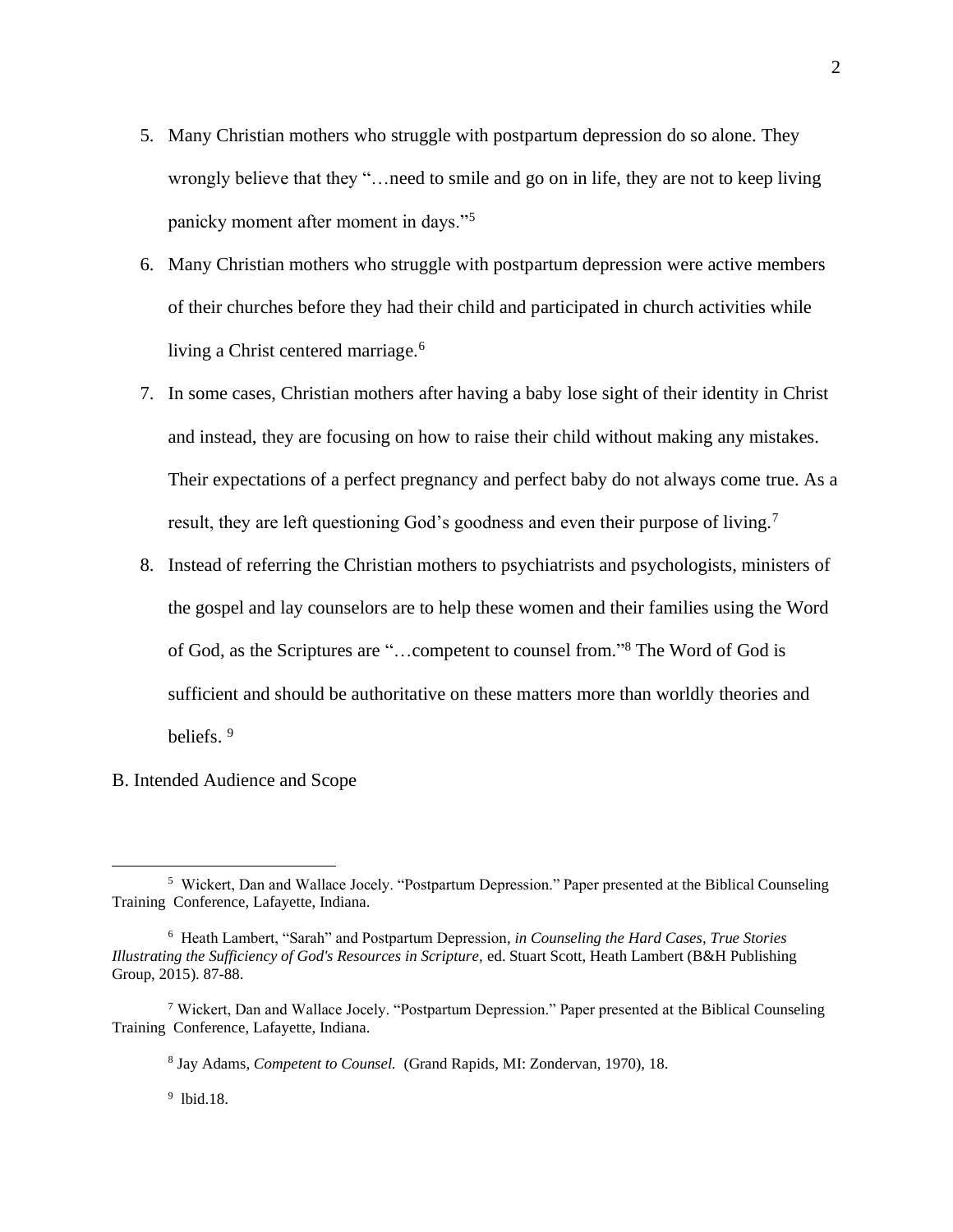- 1. The intended audience is for pastors, counselors and laypeople who desire to gain a biblical perspective on postpartum depression and how they can use the Word of God to comfort Christian mothers who struggle after having children.
- 2. In addition, this research can be a useful tool for husbands, close family members and friends in learning how to best support Christian mothers. In addition, this research might be helpful for Christian mothers to read during their pregnancies so they can have a better understanding of postpartum depression.
- 3. This research will provide homework and specific passages from the Word of God to help, support, and give hope to the Christian mothers who struggle with postpartum depression.
- 4. The intent of this research is to equip biblical counselors, pastors, and husbands on what the Word of God teaches about postpartum depression. The Bible has the answers to help Christian mothers who are struggling with postpartum depression and the secular world and DSM-V do not have sufficient answers.
- C. Definition of Terminology
	- 1. There are three categories of postpartum depression. The first one, called postpartum blues, usually starts 2-3 days after the baby is born and the symptoms last for about a week. The range of women who struggle with symptoms is 40-80%. Symptoms are: "mood swings from elation to sadness, irritability, anxiety, decrease in concentration, insomnia, tearfulness and crying spells."<sup>10</sup>

<sup>&</sup>lt;sup>10</sup> Wickert, Dan and Wallace Jocely. "Postpartum Depression." Paper presented at the Biblical Counseling Training Conference, Lafayette, Indiana.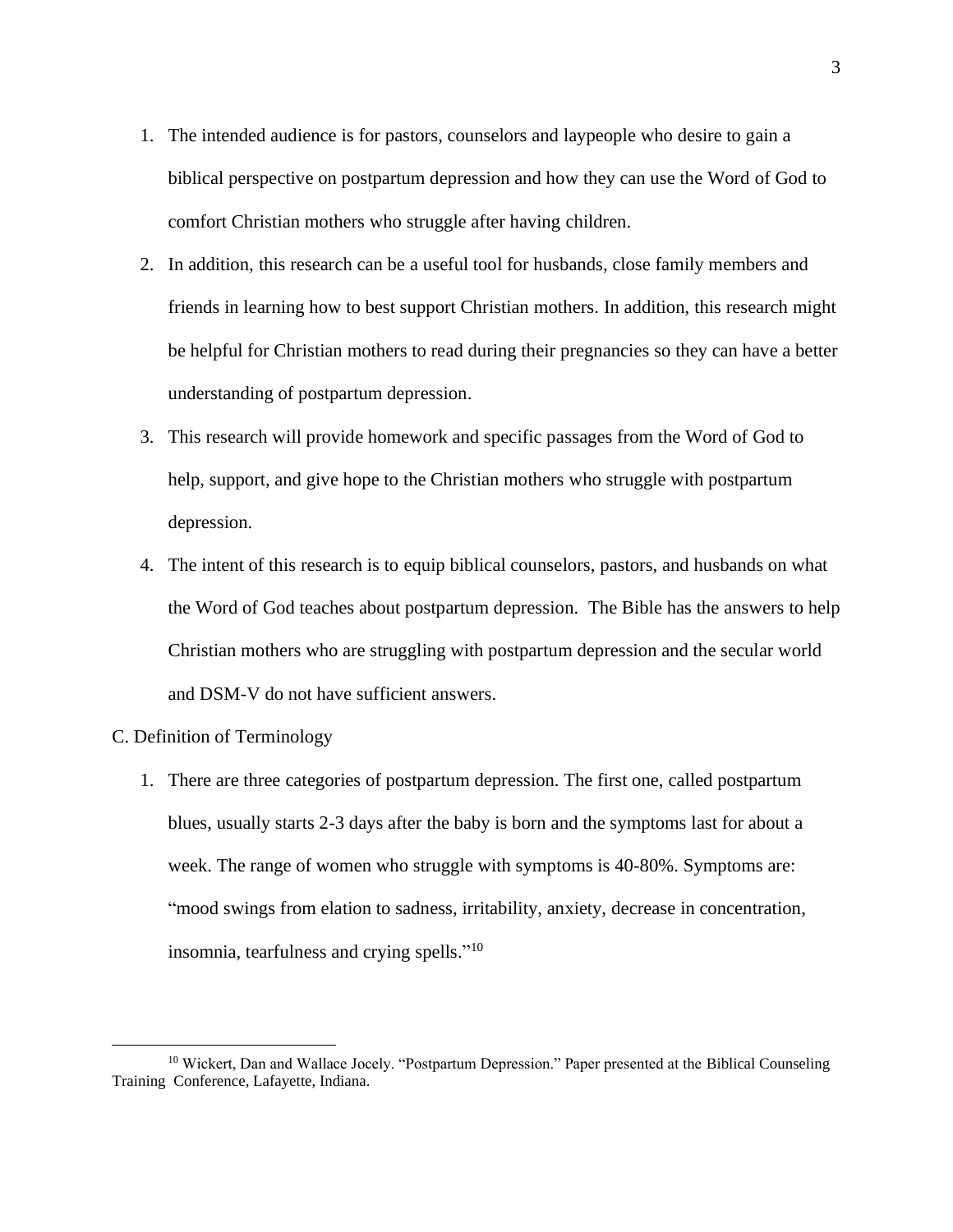- 2. The second category, postpartum depression, starts during the first month after delivery. Some of the symptoms such as anxiety, anger, irritability, guilt and feeling overwhelmed are the same as depression.<sup>11</sup> The number of women who suffer from postpartum depression is anywhere from 5-9%. The number would have been higher if it was reported as studies have shown under reporting of the issue.<sup>12</sup>
- 3. The third category, postpartum psychosis, affects 0.1-0.2% of mothers. Symptoms are: "…disturbance in an individual's perception of reality, delusions, and hallucinations."<sup>13</sup>

### D. Research Methodology

1. Majority of my research will be done through books, internet searches and journal articles.

### II. Defining the Problem

In this section we will address the problem of postpartum depression within the church and the significance in approaching the topic with a biblical perspective and not from a secular perspective.

## A. Lack of Understanding / Clarifying the Issue

1. Unfortunately, the approach of how to deal with postpartum depression within the church has been largely influenced by secular psychology and/or integrated psychology.

<sup>&</sup>lt;sup>11</sup> Wickert, Dan and Wallace Jocely. "Postpartum Depression." Paper presented at the Biblical Counseling Training Conference, Lafayette, Indiana.

<sup>12</sup> lbid.

 $13$  lbid.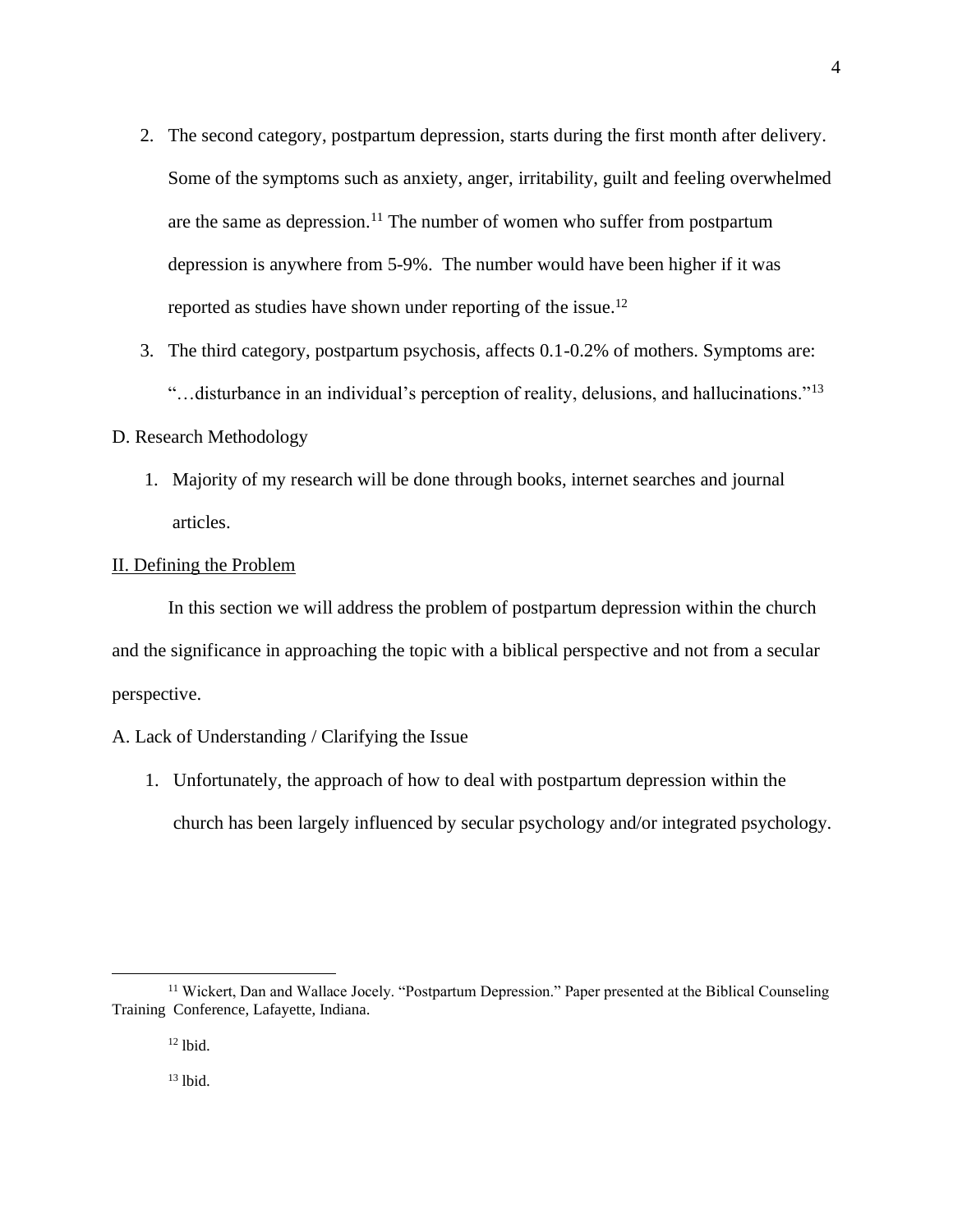The Bible does have answers regarding postpartum depression, but the American Psychiatric Association has become a "fierce secular competitor."<sup>14</sup>

- 2. Even though many Christian mothers suffer from postpartum depression, doctors and other experts in the field have no conclusive data on the causes.<sup>15</sup> Secular psychology does not answer the question of why postpartum depression happens.<sup>16</sup> Many secular professionals have met and diagnosed postpartum depression based on the mothers' symptoms and have attempted to find a medical cause.<sup>17</sup> Their solutions include the following: discussion of symptoms, experimentation of different medications and the application of other peoples' theories of how this issue is solved.<sup>18</sup>
- 3. Having a biblical view of postpartum depression is necessary and Christian mothers should rely on the Word of God for answers. Christian mothers need to be reminded that their hope is found in God (Rom. 15:13). At the same time, they are not the only ones who are going through this suffering/trial, and they are to stay focused on God because He is faithful (1 Cor. 10:13).
- B. The Complexity of Postpartum Depression

<sup>18</sup> lbid. 92.

<sup>14</sup> Heath Lambert, "Sarah" and Postpartum Depression*, in Counseling the Hard Cases, True Stories Illustrating the Sufficiency of God's Resources in Scripture,* ed. Stuart Scott, Heath Lambert (B&H Publishing Group, 2015). 90.

<sup>&</sup>lt;sup>15</sup> Wickert, Dan and Wallace Jocely. "Postpartum Depression." Paper presented at the Biblical Counseling Training Conference, Lafayette, Indiana.

<sup>16</sup> Heath Lambert, "Sarah" and Postpartum Depression*, in Counseling the Hard Cases, True Stories Illustrating the Sufficiency of God's Resources in Scripture,* ed. Stuart Scott, Heath Lambert (B&H Publishing Group, 2015). 92.

<sup>17</sup> lbid. 92.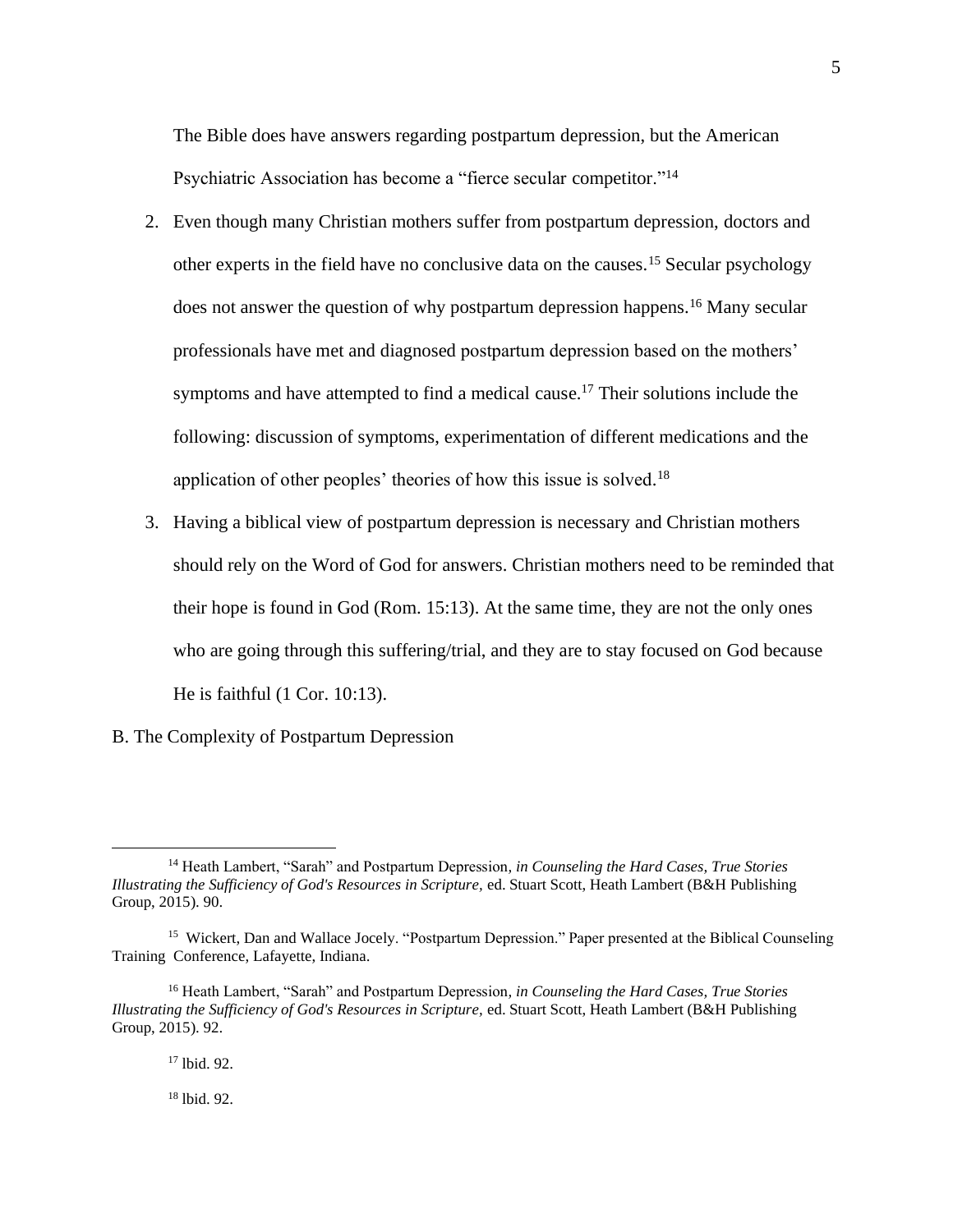- 1. Some people might disagree with the idea that the Word of God can help with postpartum depression. Conversely, biblical counseling can help with the emotional, theological, and physical aspects of postpartum depression.
- 2. Postpartum depression can be a very challenging and complex issue to approach and at many times it can be intimidating to counsel those who suffer from it. There are a variety of symptoms, feelings, and emotions mixed in with theological beliefs.<sup>19</sup>
- 3. Some of the wrong theological beliefs are the following (especially when there is a health issue with the newborn baby). However, many other Christian mothers think this way:  $^{20}$ 
	- a) questioning God and being angry at Him because expectations were not met
	- b) feeling guilty for asking God those questions
	- c) not having joy and as a Christian we should be joyful during all times
	- d) worrying that this new addition to the family is too much to handle and God made a mistake
	- e) feeling inadequate to properly mother
	- f) doubting what to do in certain situations
	- g) ashamed to ask for help
	- h) wanting to die and be with God in order to avoid the suffering caused by seeing her child suffer.

<sup>19</sup> Heath Lambert, "Sarah" and Postpartum Depression*, in Counseling the Hard Cases, True Stories Illustrating the Sufficiency of God's Resources in Scripture,* ed. Stuart Scott, Heath Lambert (B&H Publishing Group, 2015). 92.

<sup>&</sup>lt;sup>20</sup> Wickert, Dan and Wallace Jocely. "Postpartum Depression." Paper presented at the Biblical Counseling Training Conference, Lafayette, Indiana.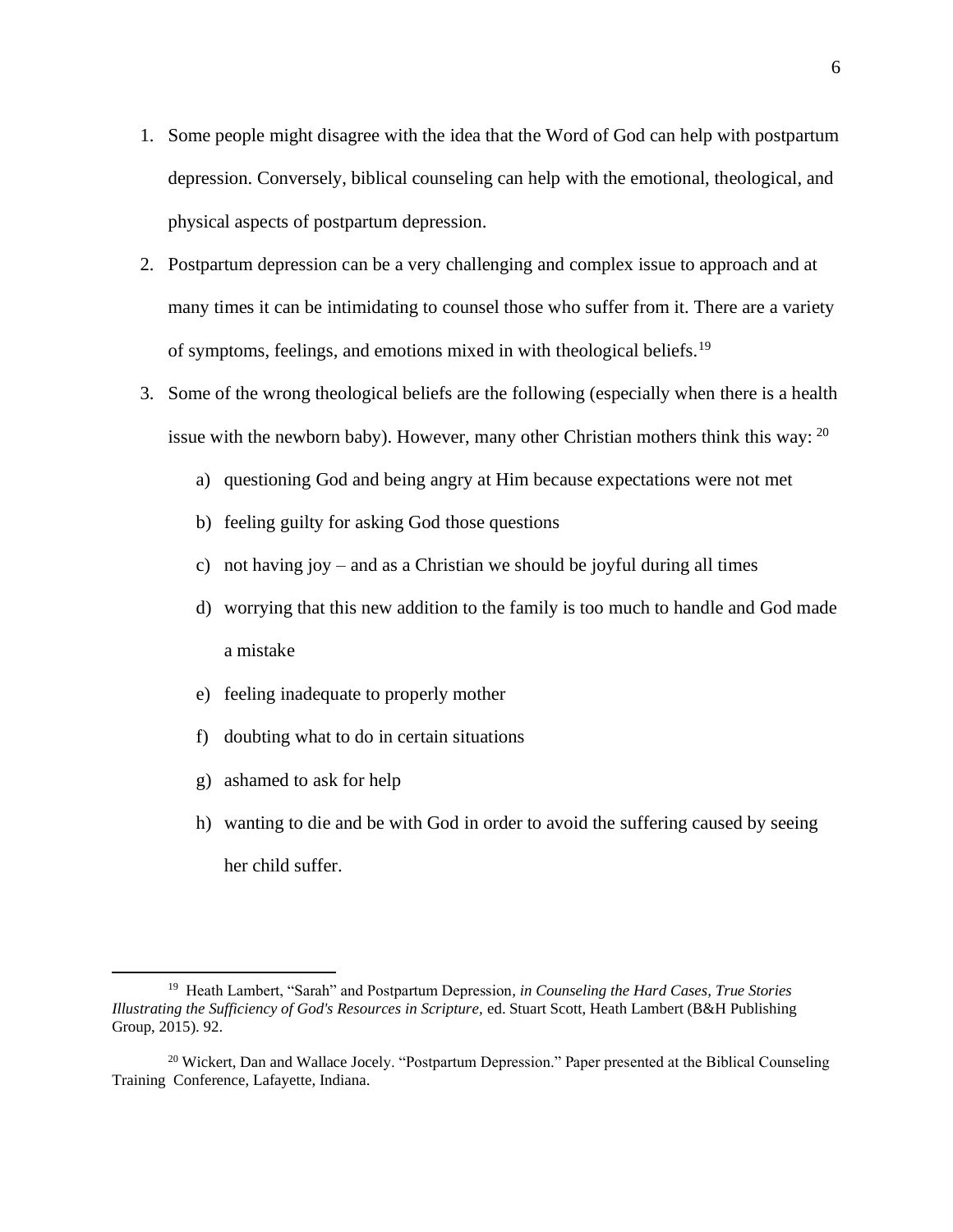- i) shame because of the wrongly belief that it is all up to her to be better and she needs to fix everything – especially the health issues with the newborn baby
- j) feeling unloved and completely alone
- k) Christians do not doubt God
- l) how can God allow this trial after all the work the Christian mothers have been doing for Him
- m) Christians are strong, brave, and obedient
- n) when things are not good, they smile and fight on
- 4. The symptoms listed above are not all biologically caused, which means postpartum depression should not be treated strictly as a medical issue. As Christians, we are not to be intimidated by the "…psychological lingo" the secular professionals use and by "…the technical-sounding labels and drug therapies."<sup>21</sup>
- 5. Postpartum depression is typically diagnosed based on the feelings of the one who is struggling with it. New mothers, regardless of their faith, have thinking, actions and emotions that are different from before giving birth.<sup>22</sup> Physical issues like levels of hormones, endocrine system and lack of some vitamins are tested first to rule out any organic or biological issues.<sup>23</sup> <sup>24</sup>

#### <sup>24</sup> lbid. 92.

<sup>21</sup> Heath Lambert, "Sarah" and Postpartum Depression*, in Counseling the Hard Cases, True Stories Illustrating the Sufficiency of God's Resources in Scripture,* ed. Stuart Scott, Heath Lambert (B&H Publishing Group, 2015). 92

<sup>&</sup>lt;sup>22</sup> Marshall Asher and Mary Asher, *The Christian's Guide to Psychological Terms*,  $2<sup>nd</sup>$  ed. (Bemidji, Minn.: Focus Pub., 2014, 2004), 134

<sup>23</sup> Heath Lambert, "Sarah" and Postpartum Depression*, in Counseling the Hard Cases, True Stories Illustrating the Sufficiency of God's Resources in Scripture,* ed. Stuart Scott, Heath Lambert (B&H Publishing Group, 2015). 91.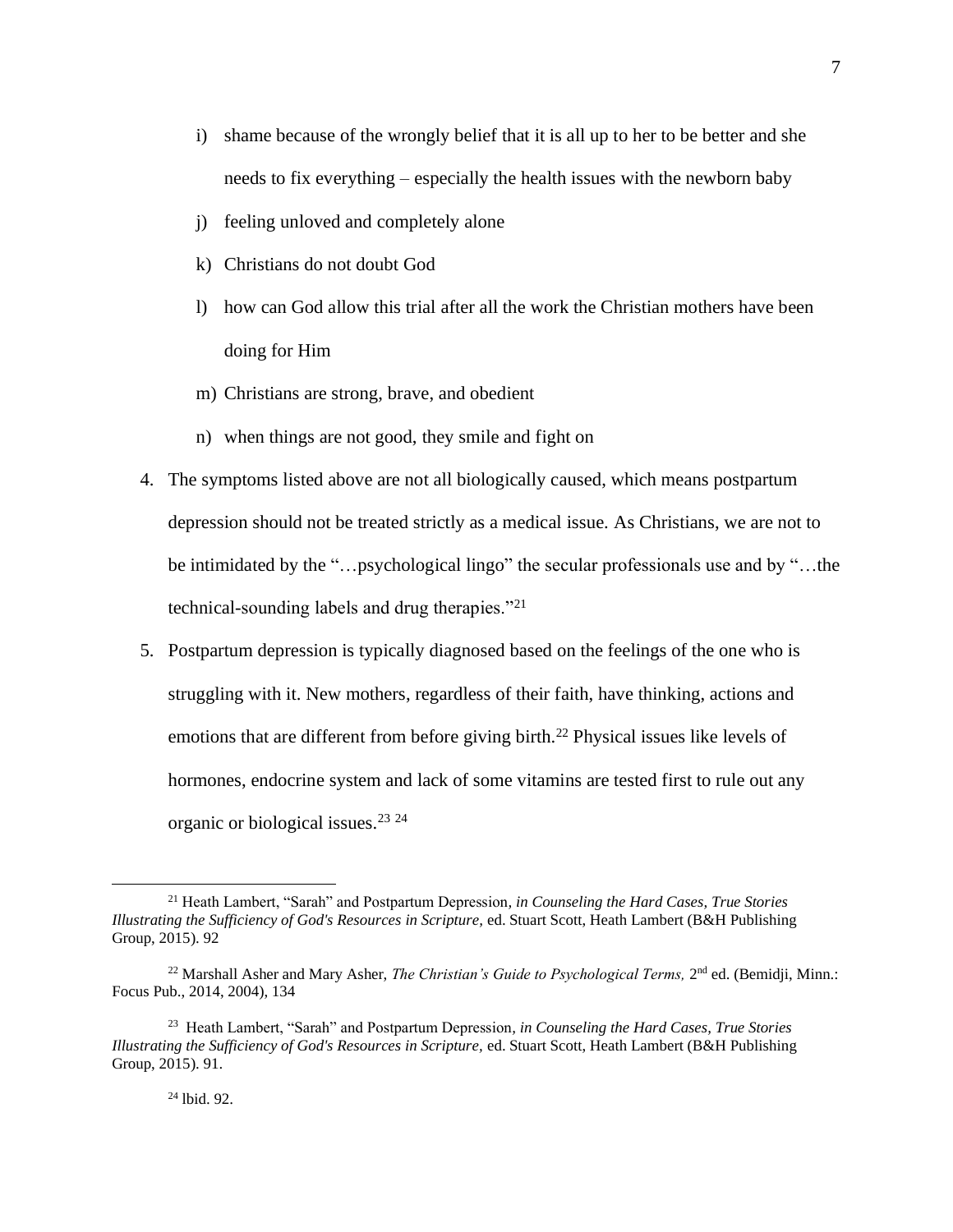- 6. Some of the risk factors that biblical counselors, pastors, and family need to be aware of are: 25
	- a) health issues with the newborn baby
	- b) not able to breastfeed the baby and/or not be able to produce enough milk
	- c) lack of sleep for the mother and the baby
	- d) having no family close by who can help out with the care of the baby
	- e) health issues with the mother as she is recovering from giving birth; either having a C-section and/or still being on pain medication after the delivery
	- f) additional financial struggle
	- g) lack of support and help from the husband either because he does not know how or because he is working too much
	- h) not able to balance the life with the newborn baby and the other children
	- i) not having a church family and support to help out with meals, cleaning the house and helping with the older children
	- j) feeling tired all the time
- 7. As we are addressing theological issues, we are to help them figure out how to practically deal with some of the struggles mentioned in the list above. They need our love, support, biblical teaching and comfort and not just our judgment and correction.
- 8. The Bible teaches us not to lose heart; and that a person is both soul and body, the inner man and the outer man (2 Cor. 4:16). The inner man affects the outer man as out of the heart, the mouth speaks (Luke 6:45). During this time, Christian mothers are to pray

<sup>&</sup>lt;sup>25</sup> Wickert, Dan and Wallace Jocely. "Postpartum Depression." Paper presented at the Biblical Counseling Training Conference, Lafayette, Indiana.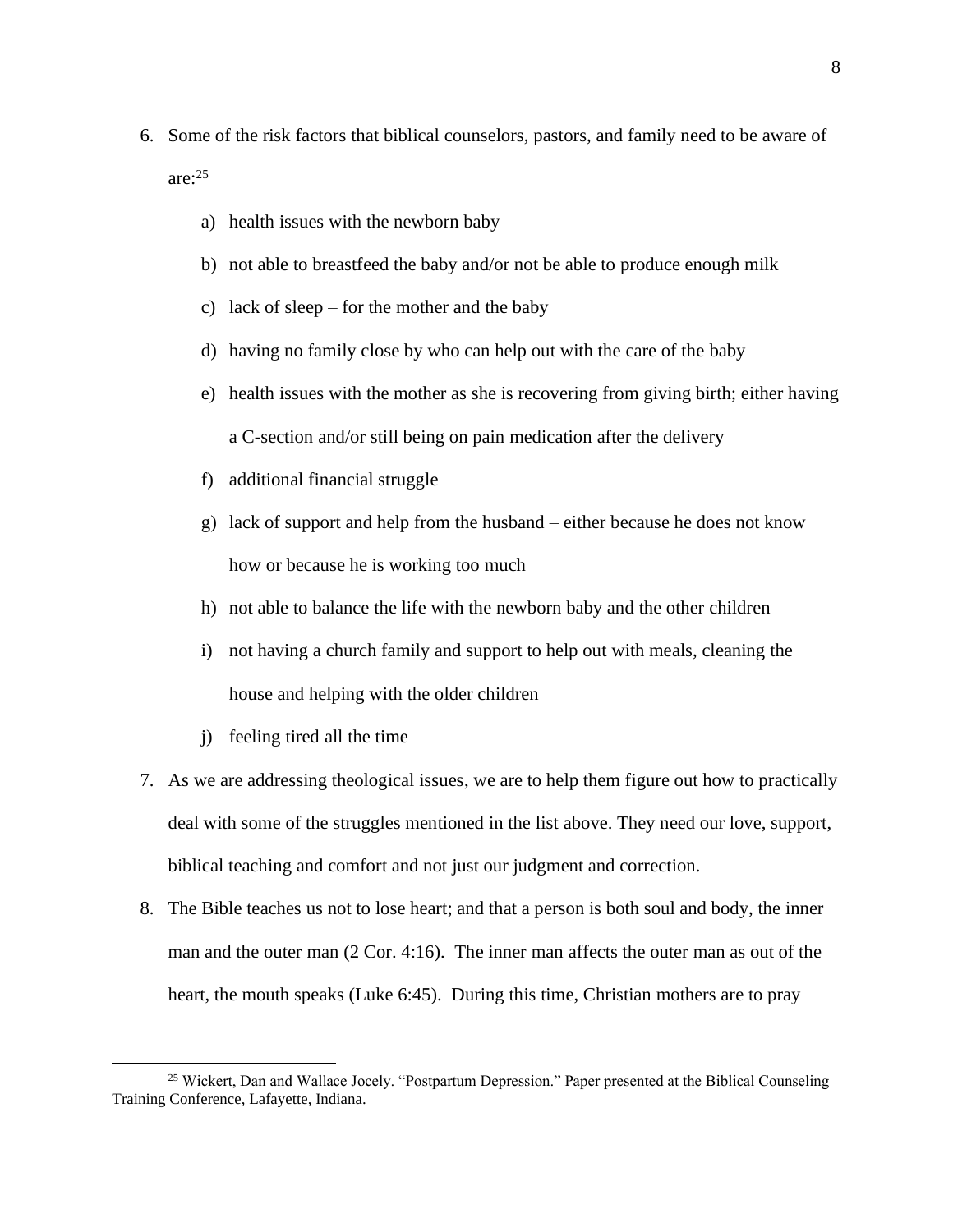asking God to reveal any sin that might be hiding in their hearts that this trial brought to the surface (Psalm 139:23-24). Perfectionism, bitterness, anger, and anxiety can be revealed when the birth and postpartum process does not meet their expectations. Some women also struggle with fear of man and pride which can hinder them in pursuing help in their time of need.

- 9. In order to help Christian mothers, we need to figure out what is going on in their hearts and in their bodies.
- C. Importance of Understanding Postpartum Depression
	- 1. How do we respond to someone in our church who is struggling after having a baby? Do we suggest, by the lack of words, they should be thankful and ignore their struggles? Do we bring up other women who struggle with infertility, and the ones who consider adoption? Is our church a welcoming place and open to hear the struggles many new mothers have? Or do we suggest they need to see a psychiatrist or psychologist? Do we know our Bible well enough to be able to help these women?
	- 2. Christian mothers who struggle with postpartum depression are to be viewed as both a sufferer as well as a sinner. They need encouragement, support without judgment and comfort.<sup>26</sup> Pastors, biblical counselors, and family are to treat Christian mothers as sufferers who are struggling and need comfort during this time and as sinners as their sins are coming to light after their pregnancies.<sup>27</sup>

<sup>26</sup> Heath Lambert, "Sarah" and Postpartum Depression*, in Counseling the Hard Cases, True Stories Illustrating the Sufficiency of God's Resources in Scripture,* ed. Stuart Scott, Heath Lambert (B&H Publishing Group, 2015). 94.

<sup>27</sup> Michael Emlet, *Saints, Sufferers, & Sinners.* (Greensboro, NC: New Growth Press, 2021), 8.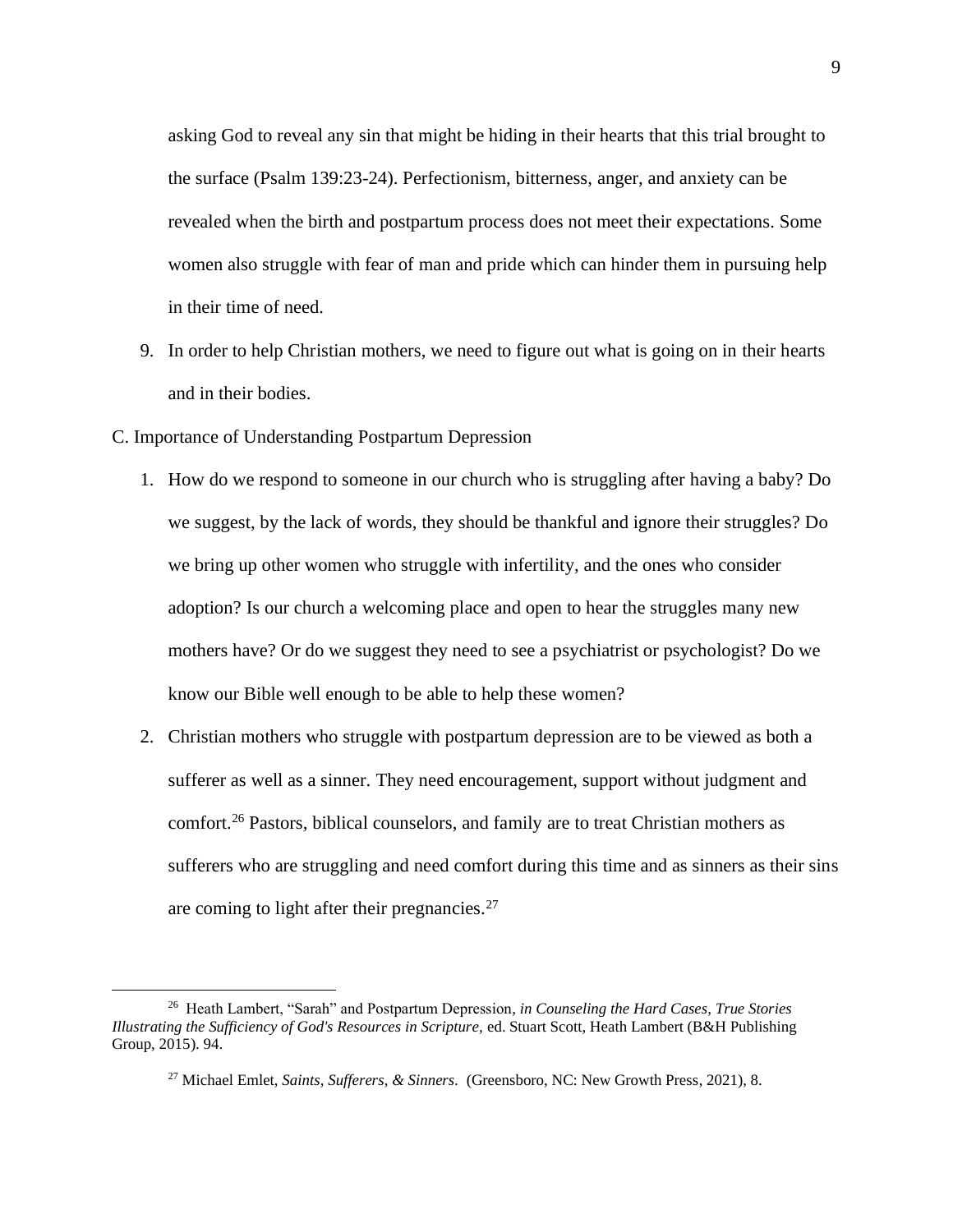3. One of the first things that can be done to support Christian mothers is to help them to keep their eyes on God. Support can be given by making sure they have right theology and practical help on how to have the right living in response to that theology (Phil. 4:4- 8). They need others to love them, support them and walk beside them as they are going through this trial. (1 Thess. 5:14-15).

### III. The Secular View of Postpartum Depression

This section will focus on how the secular field of psychology views postpartum depression, what the diagnosis process is, and what solutions are used.

A. The Secular Definition

- 1. Postpartum Depression According to the American Psychological Association dictionary, postpartum depression is defined as a "serious mood disorder" which affects 1 in every 7 women after giving birth.
	- a. Postpartum depression is more serious than the "baby blues" also called "postpartum blues" which are feelings of sadness, anxiety, loneliness, tiredness and feeling stressed out.<sup>28</sup> The symptoms of postpartum depression do not go away after a few weeks like the "baby blues" symptoms.<sup>29</sup>
	- b. The symptoms of "…inadequacy, sadness, hopelessness, pessimism, irritability, apprehension, and decreased interest" prevent Christian mothers from enjoying normal daily activities.<sup>30</sup>

<sup>&</sup>lt;sup>28</sup> "American Psychological Association." What is postpartum depression  $\&$  anxiety? Accessed April 2, 2022.<https://www.apa.org/pi/women/resources/reports/postpartum-depression>

 $29$  Ibid.

<sup>&</sup>lt;sup>30</sup> Marshall Asher and Mary Asher, *The Christian's Guide to Psychological Terms*, 2<sup>nd</sup> ed. (Bemidji, Minn.: Focus Pub., 2014, 2004), 134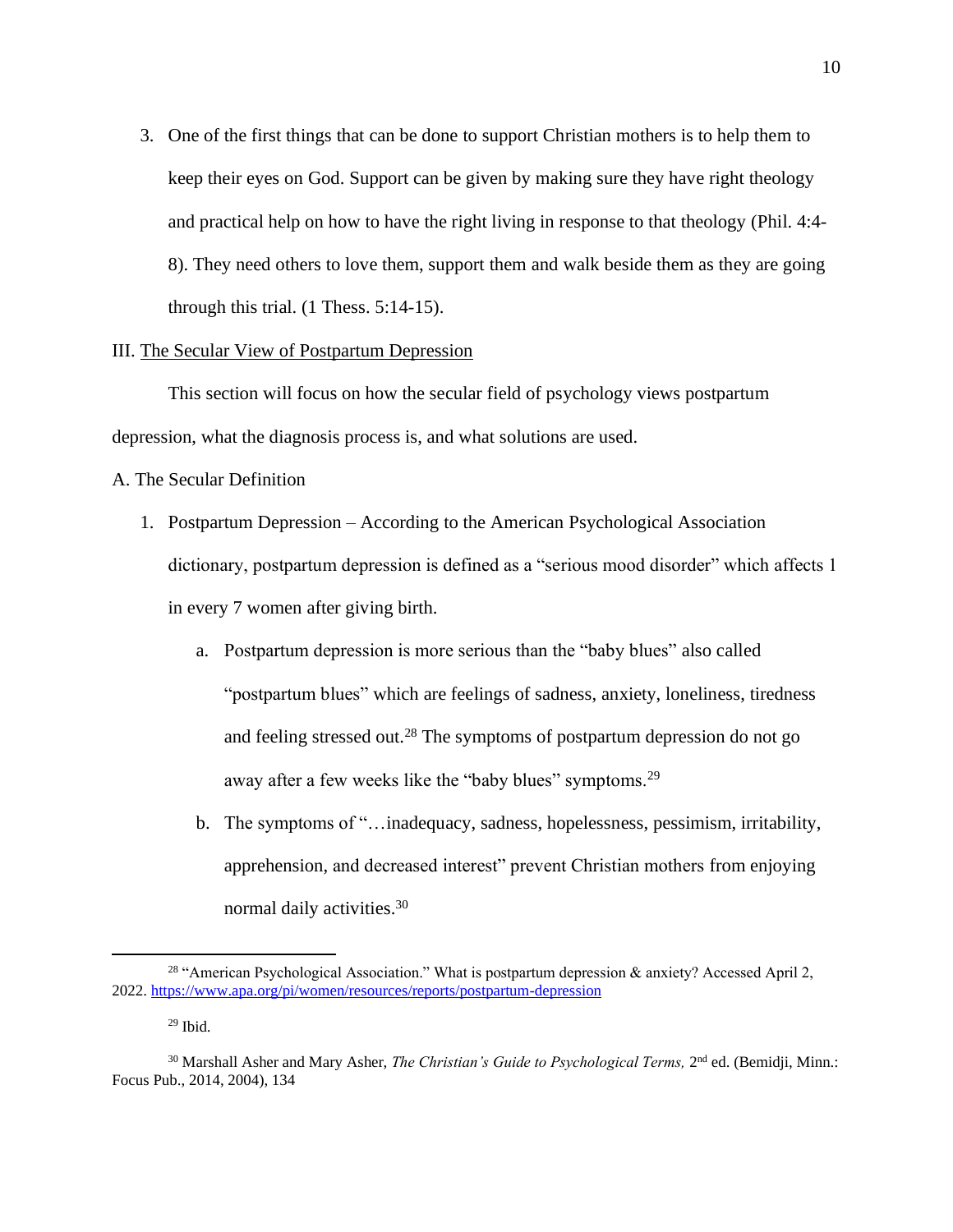- c. Postpartum depression symptoms can last anywhere from days to months and can affect daily living, especially the ability of the mother to make decisions of how she takes care of herself and/of the baby.<sup>31</sup> Women of all ages, income, race, ethnicity, culture, and education can be affected. Sometimes the mothers have easier pregnancies and sometimes they have difficult pregnancies. Some of them have other children, and for some this is their first child.<sup>32</sup>
- 2. In rare occasions, postpartum psychosis can occur where the situation gets more serious where psychotic symptoms are present such as delusions or hallucinations.<sup>33</sup>
- 3. A mother regardless of her faith can be diagnosed with postpartum depression after having at least four of the symptoms on the list above for more than a week. If the symptoms last for a week or less, then it is called "the baby blues." 34
- 4. The list of symptoms for postpartum depression includes the following:
	- a) "A loss of pleasure or interest in things you used to enjoy, including sex
	- b) Eating much more, or much less, than you usually do
	- c) Anxiety—all or most of the time—or panic attacks
	- d) Racing, scary thoughts
	- e) Feeling guilty or worthless blaming yourself

 $33$  Ibid.

 $31$  American Psychological Association." What is postpartum depression & anxiety? Accessed April 2, 2022. https://www.apa.org/pi/women/resources/reports/postpartum-depression bid.

<sup>&</sup>lt;sup>32</sup> American Psychological Association." What is postpartum depression & anxiety? Accessed April 2, 2022. https://www.apa.org/pi/women/resources/reports/postpartum-depression bid.

<sup>&</sup>lt;sup>34</sup> Marshall Asher and Mary Asher, *The Christian's Guide to Psychological Terms*, 2<sup>nd</sup> ed. (Bemidji, Minn.: Focus Pub., 2014, 2004), 134.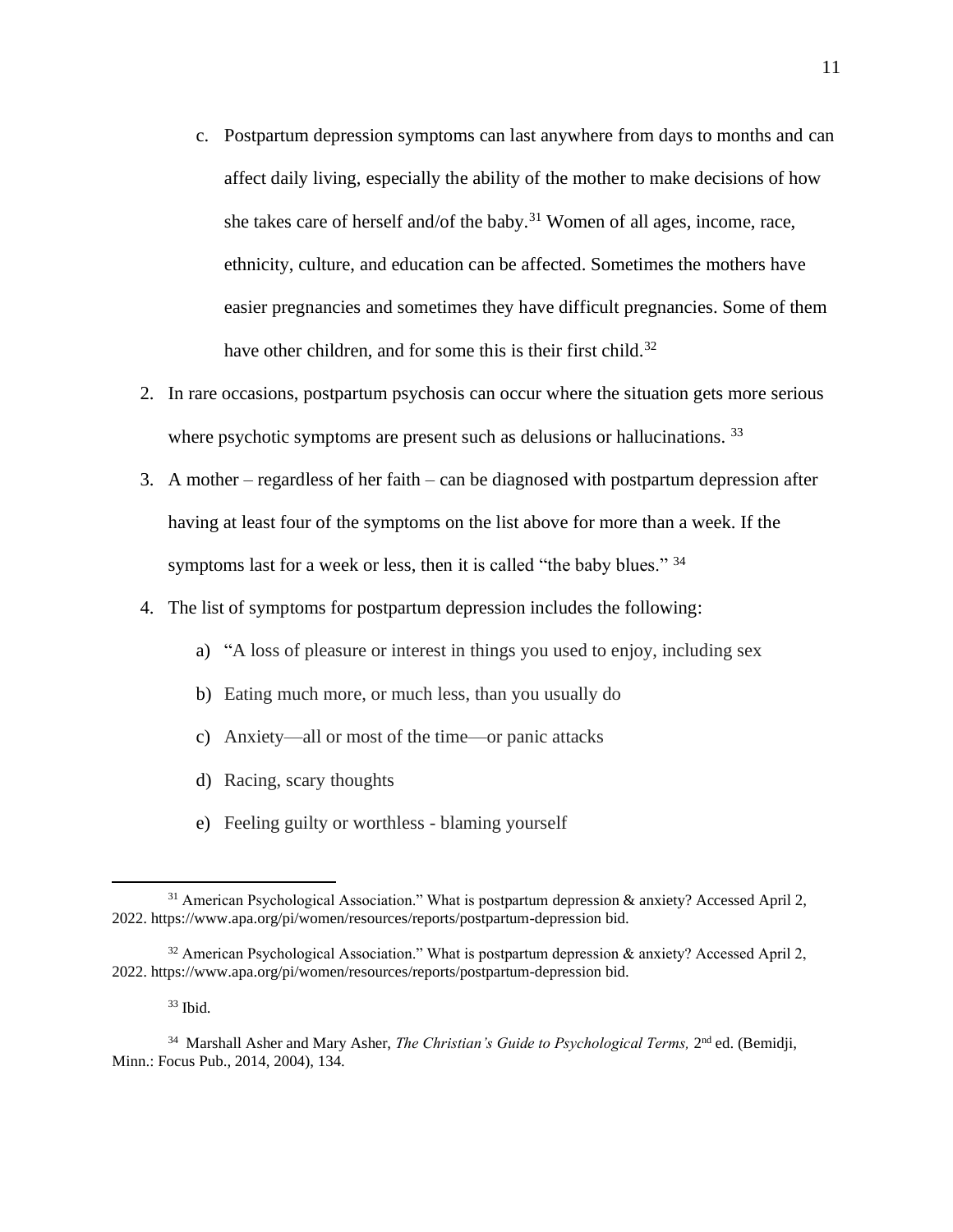- f) Excessive irritability, anger or agitation—mood swings
- g) Crying uncontrollably for very long periods of time
- h) Fear of not being a good mother
- i) Fear of being left alone with the baby
- j) Misery
- k) Inability to sleep, sleeping too much, difficulty falling or staying asleep
- l) Disinterest in the baby, family, and friends
- m) Difficulty concentrating, remembering details, or making decisions
- n) Thoughts of hurting yourself or the baby"<sup>35</sup>
- B. A Secular Diagnosis
	- 1. The diagnosis for postpartum depression cannot be concluded by a blood test, or an MRI like high blood pressure and cancer. The secular professionals can only diagnose postpartum depression by the way a patient feels, thinks, and acts.
	- 2. Postpartum depression is one of the many different types of depression found in the DSM alongside the following:
		- a) major depressive disorder
		- b) bipolar depression
		- c) perinatal and postpartum depression
		- d) persistent depressive disorder
		- e) premenstrual dysphoric disorder
		- f) psychotic depression

<sup>35</sup> "American Psychological Association." What is postpartum depression & anxiety? Accessed April 2, 2022.<https://www.apa.org/pi/women/resources/reports/postpartum-depression>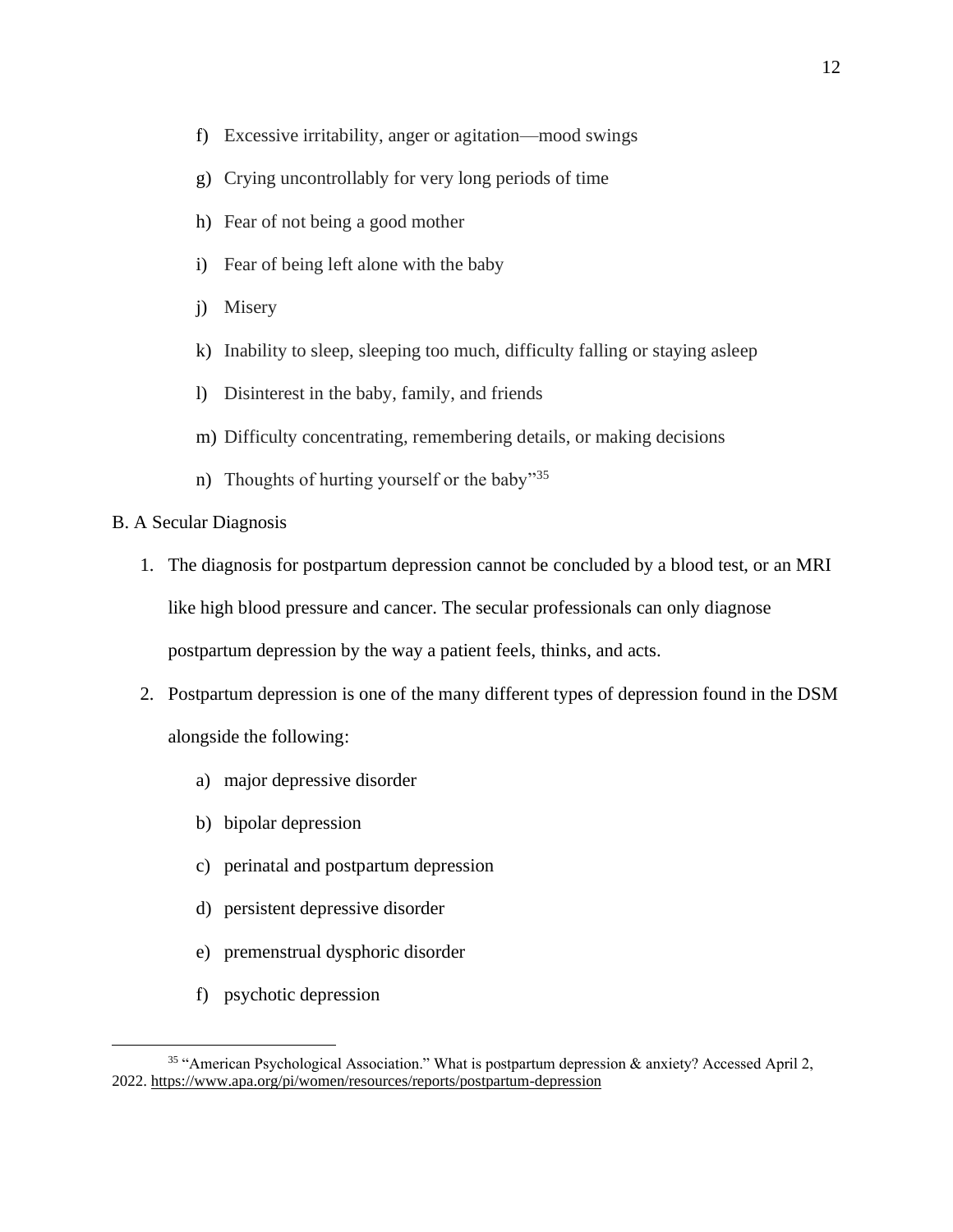- g) seasonal affective disorder<sup>36</sup>
- 3. Depression is how people feel and how their feelings affect their ability to live their daily lives. However, the secular world calls this a "medical condition."<sup>37</sup>
- 4. The American Psychological Association requires only 4 of the symptoms to be present for longer than 2 weeks to diagnose a person with postpartum depression.<sup>38</sup>
- 5. In addition, the APA presents postpartum depression as a "real, but treatable, psychological disorder" and the person has not fault to it.<sup>39</sup>

### C. A Secular Solution

- 1. The following is the list of treatments for postpartum depression:
	- a) "interpersonal psychotherapy
	- b) cognitive behavioral therapy
	- c) bright light therapy
	- d) electroconvulsive therapy
	- e) medications such as brexanolone, its generic name, which is the first drug approved by the U.S. Food and Drug Administration."<sup>40</sup>

<sup>37</sup> lbid.

 $39$  lbid.

<sup>&</sup>lt;sup>36</sup> "Cleveland Clinic." Depression. Accessed April 14<sup>th</sup>, 2022. <https://my.clevelandclinic.org/health/diseases/9290-depression>

<sup>&</sup>lt;sup>38</sup> "American Psychological Association." What is postpartum depression & anxiety? Accessed April 2, 2022.<https://www.apa.org/pi/women/resources/reports/postpartum-depression>

<sup>&</sup>lt;sup>40</sup> "PsychCentral." All about postpartum Depression. Accessed April 2, 2022. [https://psychcentral.com/depression/postpartum-depression#symptoms.](https://psychcentral.com/depression/postpartum-depression#symptoms)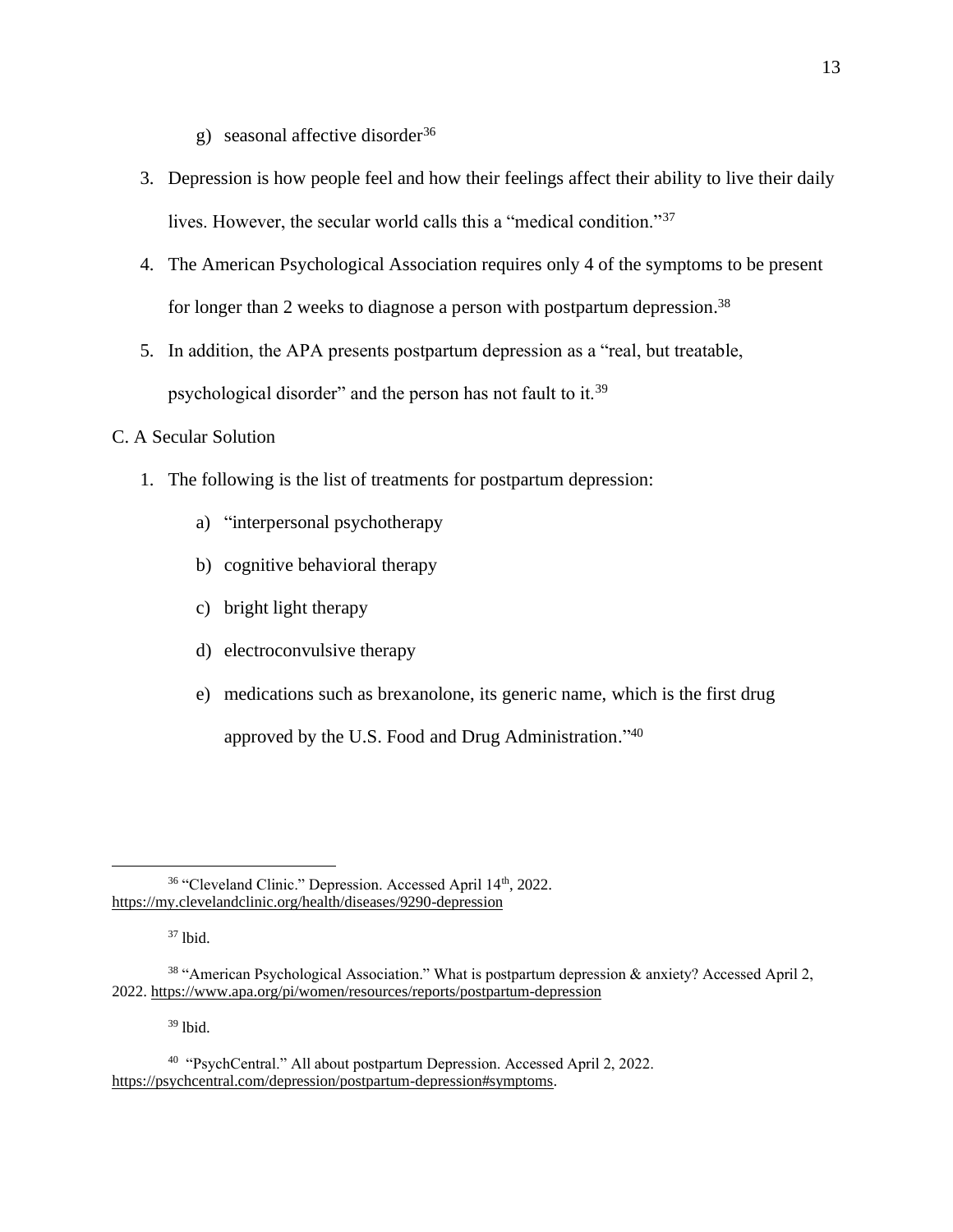- i. According to clinical studies, the drug Zulresso (brexanolone) has been shown to reduce depressive symptoms within two to three days, with most women feeling better after thirty days.<sup>41</sup>
- ii. This medication can be administered intravenously (IV) over a period of sixty hours at a specially certified healthcare facility and under the care of the health care provider. $42$  This medication does not provide a cure for postpartum depression, but it can relieve symptoms. 43
- iii. Research shows that after treatment women were scoring 2.5 points lower in moderate PPD and 3.7-5.5 points lower for severe PPD when compared with the placebo results.<sup>44</sup> The results were based on a depression severity scale, moderate PPD up to 26 and severe PPD 26-52.<sup>45</sup> The cost is \$34,000 for 4.5 vials (depends on the insurance plans).  $46$
- iv. Side effects are: very sleepy, may pass out during the infusion, increased risk of suicidal thoughts or actions after the infusion. <sup>47</sup> Couple things to

 $43$  lbid.

<sup>44</sup> lbid.

<sup>45</sup> lbid.

 $46$  lbid.

<sup>41</sup> "Zulresson (brexanolone) injection." Zylresso may help. Accessed April 23 2022. <https://www.zulresso.com/about-zulresso>

<sup>42</sup> "Medical News today." Zulresson (brexanolone). Accessed April 23 2022. [https://www.medicalnewstoday.com/articles/325691#\\_noHeaderPrefixedContent](https://www.medicalnewstoday.com/articles/325691#_noHeaderPrefixedContent)

<sup>&</sup>lt;sup>47</sup> "Zulresson (brexanolone) injection." Zylresso may help. Accessed April 23 2022. <https://www.zulresso.com/about-zulresso>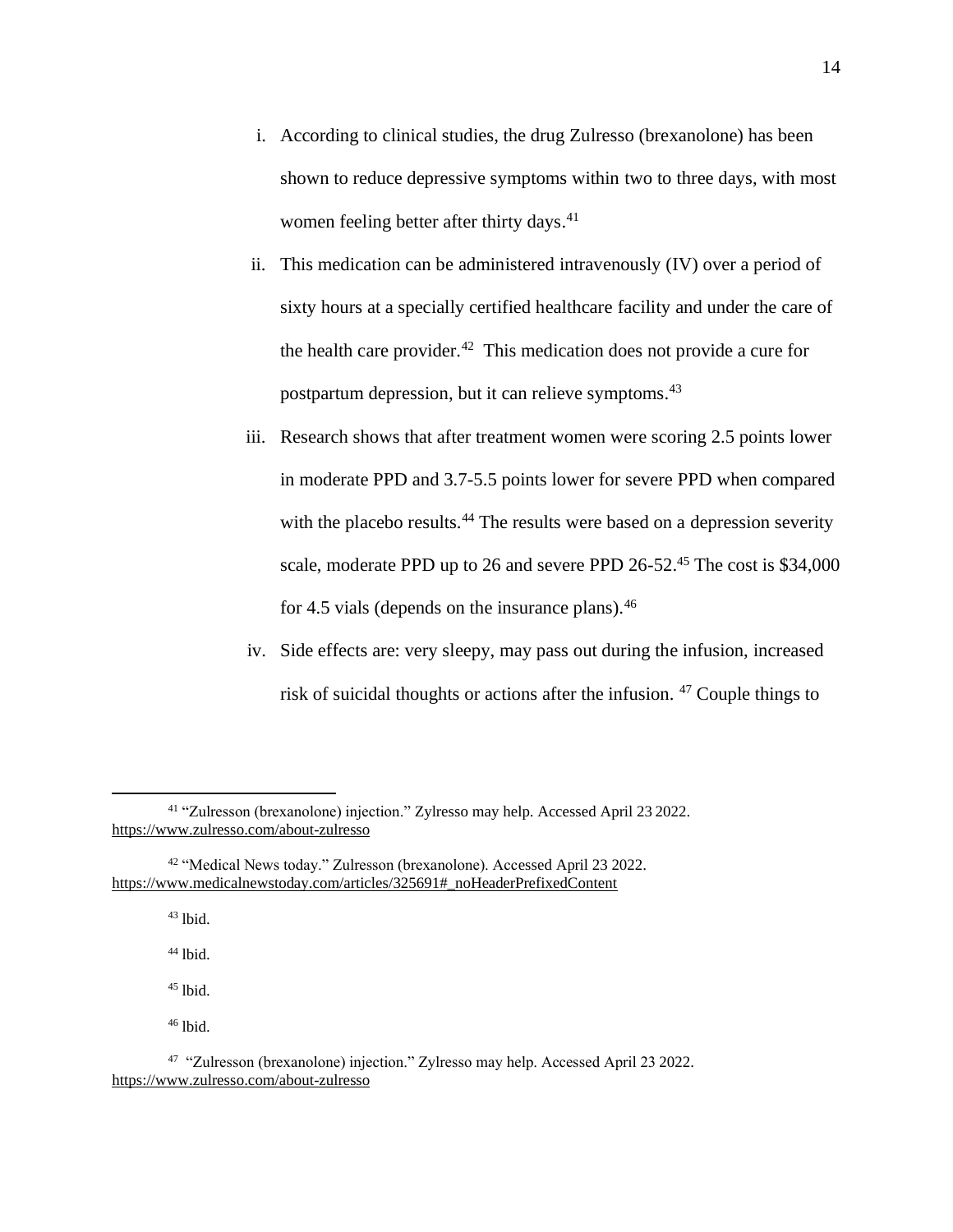consider: Zulresso passes into breast milk, and it is unknown (in case of pregnancy) if it will harm the unborn baby.<sup>48</sup>

#### IV. A Biblical Perspective of Depression

In order to understand postpartum depression, it is important to have an appropriate view of man. Understanding that man is an embodied soul created by God allows us to evaluate the symptoms and causes of postpartum depression from a biblical worldview. When we have a biblical understanding of man, we can better examine the heart issues of a Christian mother who struggles with postpartum depression.

A. A Biblical View of Man

- 1. God created human beings in two parts: one the body dust from the ground and second, the soul– which God created by breathing into Adam's nostrils the breath of life (Gen. 2:7). God created the physical aspect (outer man) and the spiritual aspect (inner man) to be unique and only given to humans.<sup>49</sup>
	- a) The disciple Paul describes this in more detail when he writes to the believers in Corinth to not be discouraged as the outer self is washing away because the inner self is being renewed daily (2 Cor. 4:16). This verse should be encouraging for the Christian mother as her body is still recovering from giving birth. However, because her inner man is being renewed daily by the power of the Word of God, she is never alone, as the Holy Spirit lives in her. She is not to make her decisions based on her discouragements and current situation. Her decisions should be

<sup>48</sup> "Zulresson (brexanolone) injection." Zylresso may help. Accessed April 23 2022. <https://www.zulresso.com/about-zulresso>

<sup>49</sup> Heath, Lambert. *A Theology of Biblical Counseling*. (Grand Rapids, MI: Zondervan, 2016), 191.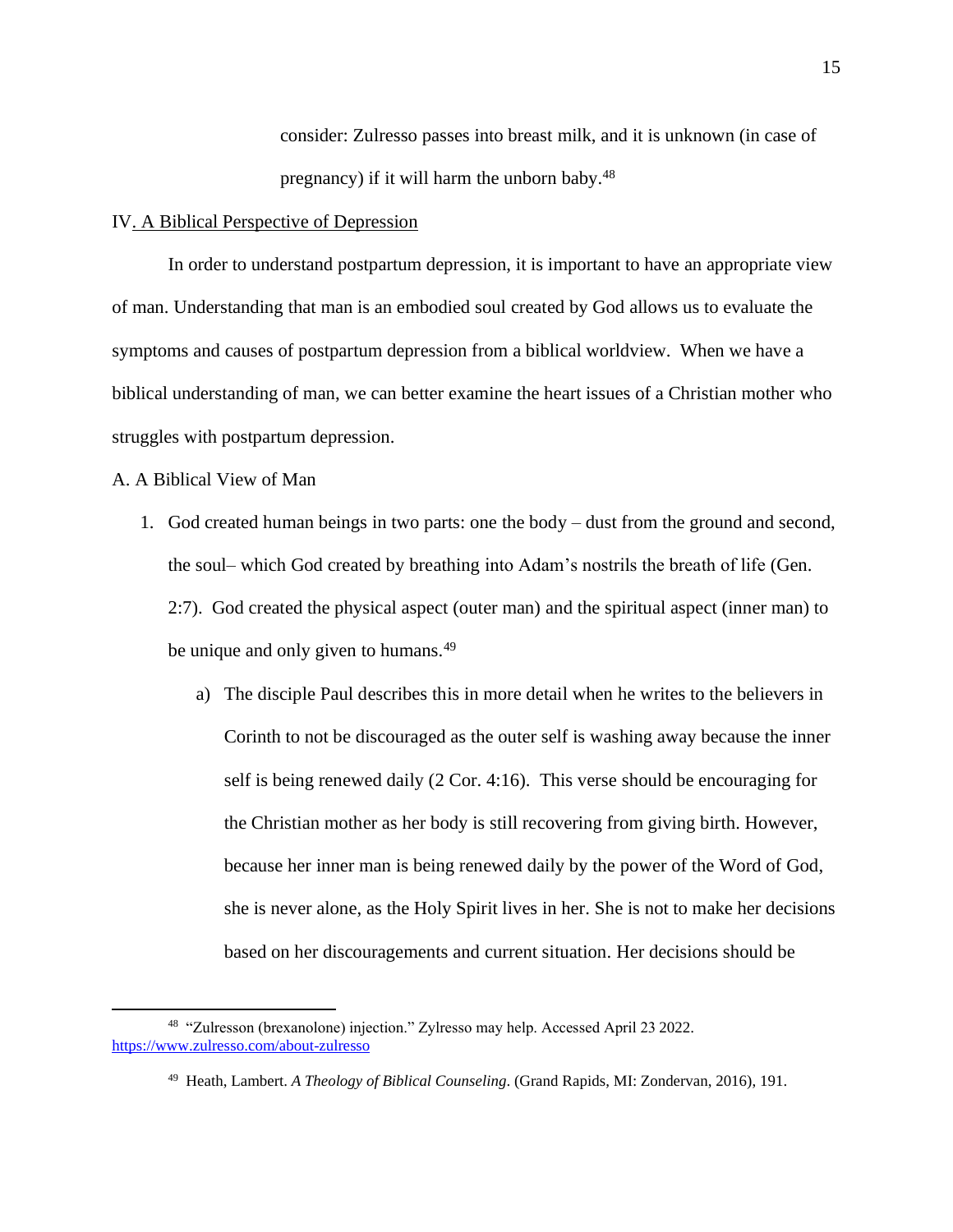based on who she is in Christ and His Word which states that she is chosen, holy, and beloved (Col. 3:12).

- 2. The inner man and outer man, also called the "dichotomist nature of mankind"<sup>50</sup> work together and they influence one another. The inner man includes the words heart, mind, soul, conscience, and inner self.<sup>51</sup> The outer man includes brain, muscles, organs, bones, and nerve cells.<sup>52</sup> There are two ways the communication between the inner man and outer man happens.<sup>53</sup>
	- a) Humans were designed by God to be guided by their souls. The inner man is where the moral decisions take place, and the outer body follows. The body is acting as the mediator of what is going on in the heart. Also, the body informs the soul for physical needs such as sleep, food, water, and air to breath.<sup>54</sup>
		- i. One example of this relationship between the inner and outer man is when the disciples were hungry while they were walking in the grainfields. The sensation of hunger in their bodies instructed their souls and they ate (Matt. 12:1).

<sup>50</sup> Heath, Lambert. *A Theology of Biblical Counseling*. (Grand Rapids, MI: Zondervan, 2016), 197.

<sup>51</sup> Edward, Welch. *Blame It on the Brain? Distinguishing Chemical Imbalances, Brain Disorders, and Disobedience*. (Phillipsburg, NJ: P & R Publishing, 1998), 35.

<sup>52</sup> lbid. 39.

<sup>53</sup> Heath, Lambert. *A Theology of Biblical Counseling*. (Grand Rapids, MI: Zondervan, 2016) 197.

<sup>54</sup> lbid. 197-198.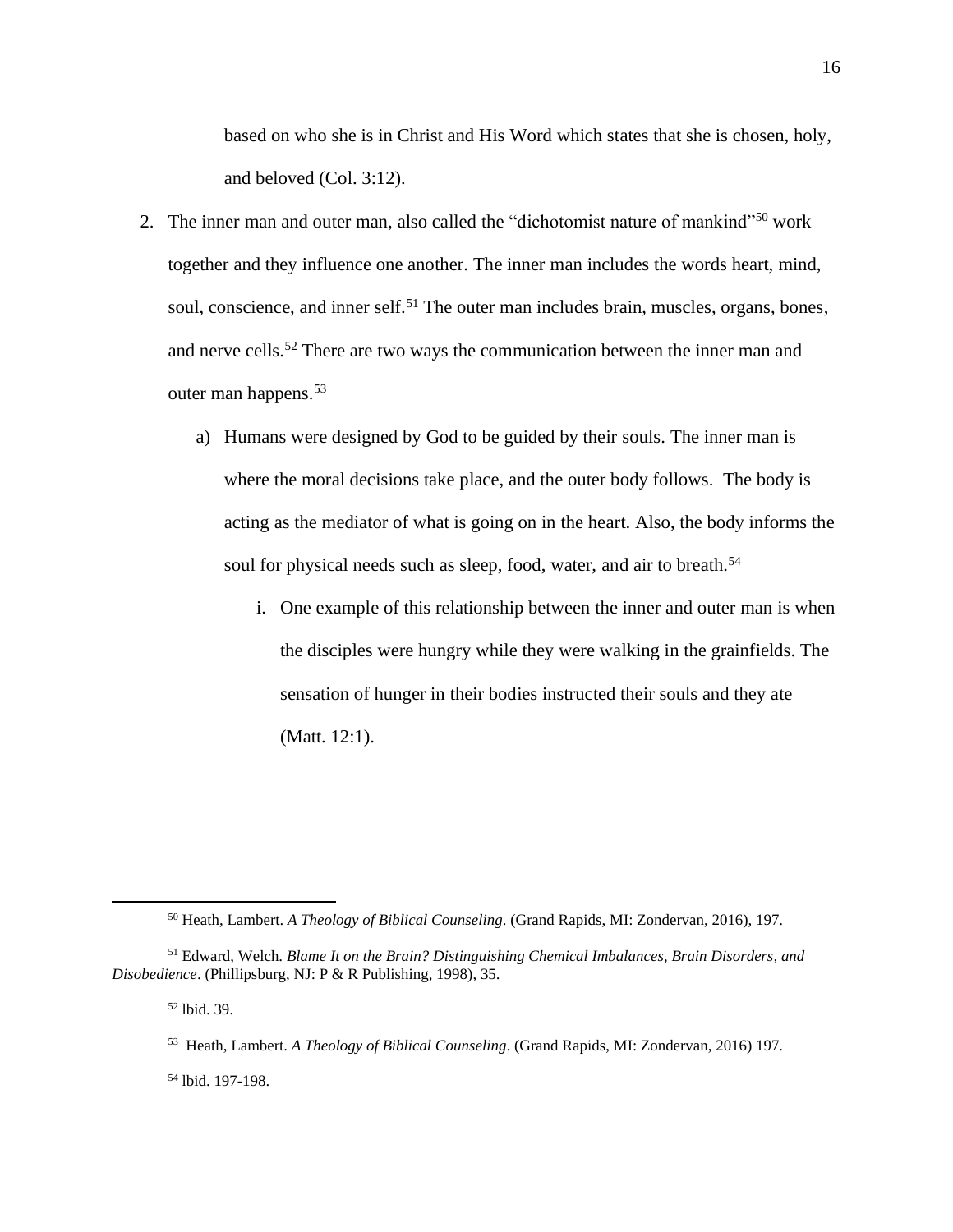- b) The second interaction between the inner man with the outer man is when the relationship between the two is sinful as the soul fails the body and the body fails the soul. 55
	- i. In the garden, Adam and Eve failed their bodies as they followed their desire. Instead of following the moral teachings, they choose to disobey and sin against God and against each other.<sup>56</sup>
- 3. Christian mothers who struggle with postpartum depression live in a sinful world where their souls and bodies are not doing what God has designed them to do. There is a battle between the Spirit which leads to life and the body which leads to death as a result of the fallen world.<sup>57</sup>
- 4. The implication for Christian mothers who are struggling with postpartum depression is that during this time they are both suffering and sinning as they are working on figuring out the new normal in their lives. Mothers are not doing this alone as Jesus promised that the Holy Spirit, the Helper who is sent by the Father "… will teach all things and bring to your remembrance all that I have said to you." (John 14:26).
	- a) Christian mothers after giving birth are faced with overloading messages between the inner man and outer man as so many changes are taking place at once alongside many new routines. Some of the new changes are: milk production if breastfeeding, up at all hours of the night and dealing with postpartum pain from the delivery.

<sup>55</sup> Heath, Lambert. *A Theology of Biblical Counseling*. (Grand Rapids, MI: Zondervan, 2016) 199. <sup>56</sup> lbid. 199.

<sup>57</sup> lbid. 200.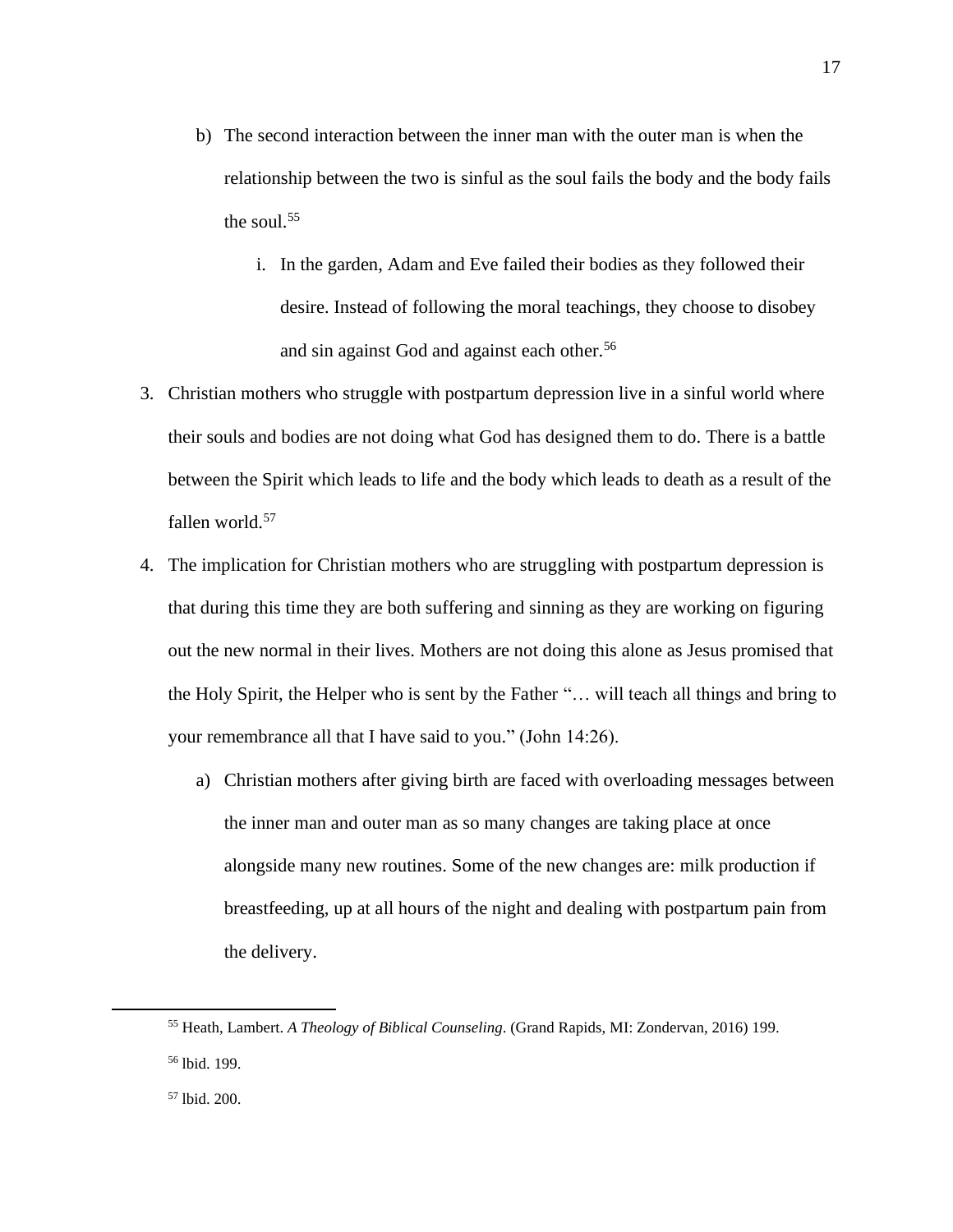- b) As the outer man is dealing with all those changes, none of these problems are unique.<sup>58</sup> Thus, the situation is not to be used as an excuse to respond in a sinful way believing the uniqueness of the situation.<sup>59</sup> With His strength, they can do all things as God is always faithful (Phil. 4:13).
- c) At the same time, the inner man is struggling with thoughts such as: worrying if she is capable of doing a good job with her child, accepting her postpartum body and the changes that come with it, lamenting of her freedom she used to have before the baby, and comparing herself with other mothers. The Word of God has a lot to teach about worry, anxiety, discontentment. We are to rejoice in the Lord, always and to know that He is close to us, and not to be anxious but having thankful hearts (Phil. 4:4-7).

### B. The Heart of Man

- 1. The Word of God is warning us "keep your heart with all vigilance, for from it flow the springs of life" (Prov. 4:23). After having a baby, a lot of things are changing for the Christian mother. Lack of sleep, decrease in finances, anxiety and worry about taking care of the baby come to surface. These new pressures added to her life can reveal sinful behaviors. At the same time, those same areas can be used by God to help her grow and be more like Christ (James 1:2-4).
- 2. The following questions need to be addressed during the pain and suffering, how do Christian mothers trust God? Do they have that kind of relationship and confidence in

<sup>58</sup> Jay, Adams. *Christ and Your Problems*. (Philipsburg, NJ: P&R, 1971), 1.

 $59$  lbid. 1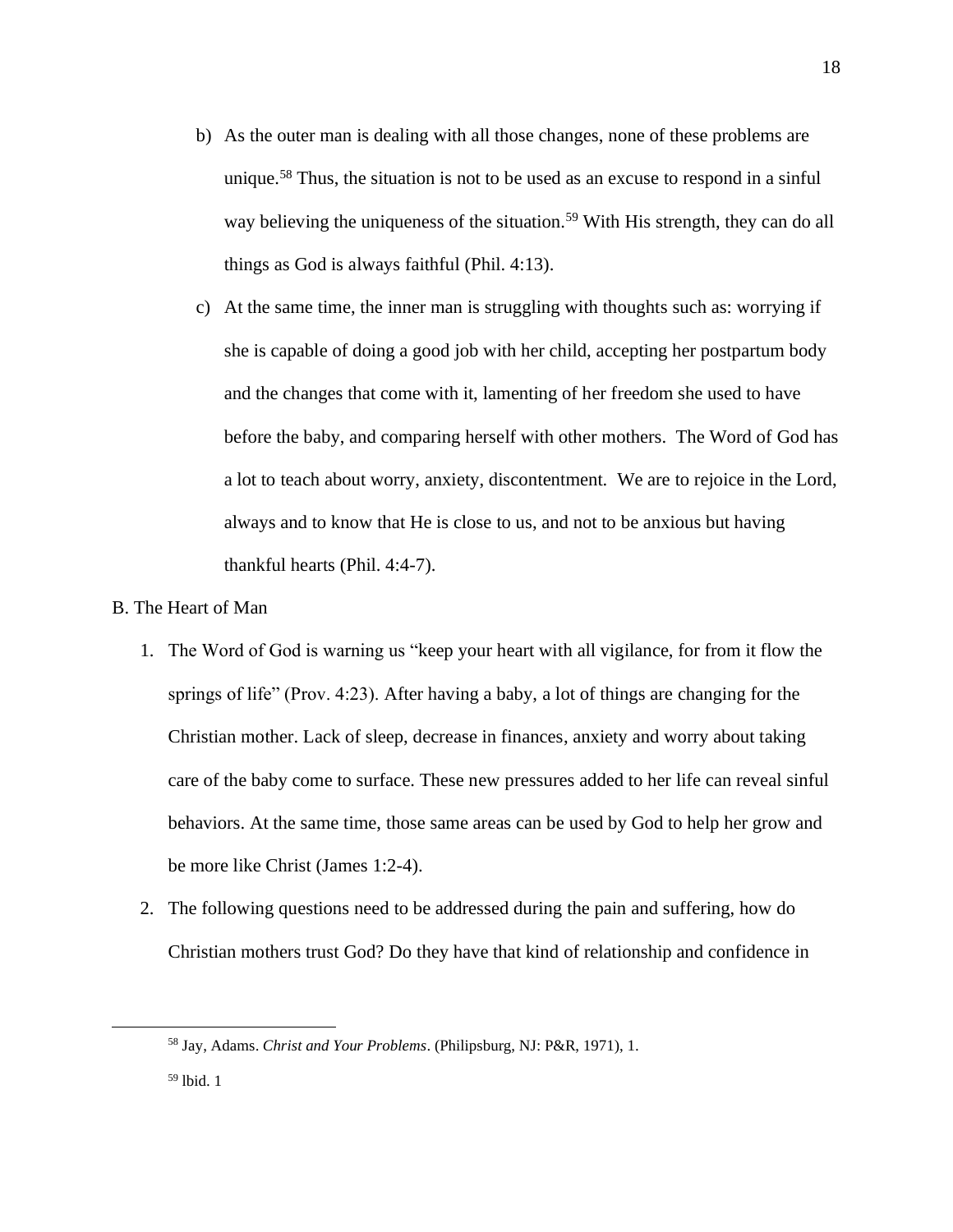Him that He will help them through this?<sup>60</sup> Do they believe that God is "completely sovereign, infinite in wisdom and perfect in love?"<sup>61</sup> Do they trust Him when they do not understand their trial by following Jesus' example as He said "My father, if it is possible, let this cup pass from me; nevertheless, not as I will but as you will." (Matt. 26:39).

3. During this time of struggle and trials what do Christian mothers worship? "We are all worshipers by nature." <sup>62</sup> Is this new baby, expectations, fear of failure, worrying or maybe pride to ask for help become something more valuable than your love and obedience to God?<sup>63</sup>

### V. Biblical Perspective on Postpartum Depression

The more we can understand what a counselee is experiencing, the better we can help them through biblical principles. In order to best serve the one suffering with postpartum depression we need to understand what is going on with both the outer and inner man. Our responses are to be in a manner that is pleasing to God.

A. The Fall: Study God's Words to Adam and Eve

1. God created mankind in the image of God as He said, "Let us make man in our image, after our likeness" (Gen. 1:26). The rest of creation was made according to their kind (Gen. 1:24-25). There are three ways for mankind to show how they manifest the image of God in the world.<sup>64</sup>

<sup>63</sup> lbid. 19.

<sup>60</sup> Jerry, Bridges. *Trusting God.* (Colorado Springs, CO: Navpress, 2008) 4.

 $61$  lbid. 7.

<sup>62</sup> Brad, Bigney. *Gospel Treason: Betraying the Gospel with Hidden Idols*. (Phillipsburg, NJ: P & R Publishing, 2012), 19.

<sup>64</sup> Heath, Lambert. *A Theology of Biblical Counseling*. (Grand Rapids, MI: Zondervan, 2016), 184.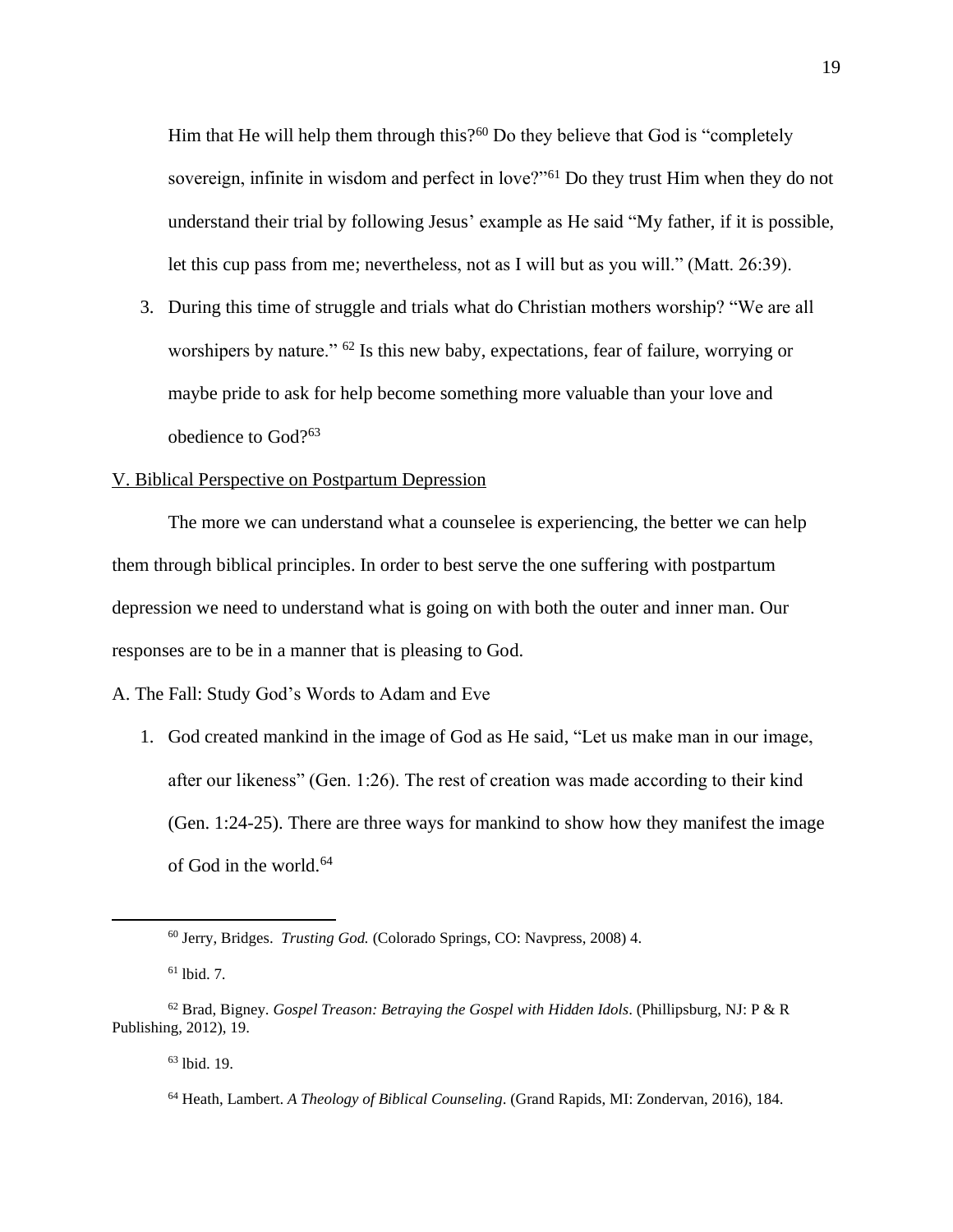- a) "who we are" human beings are the only part of the creation who have abilities in complex reasoning, have cognitive abilities, and are moral creatures.<sup>65</sup>
- b) "the relationships we have" humans are created in the image of God as they are created to know, love and have relationships with other people which is how "…God enjoys perfect relationship within the Trinity."<sup>66</sup>
- c) "what we do"- humans were given dominion over creation (Gen. 1:26).
- 2. God blessed them and gave specific instructions to Adam and Eve: to be fruitful, to multiply, and to fill the earth (Gen. 1:28). He also commanded them of what not to eat from the tree of knowledge (Gen. 1:17).
- 3. In Genesis 3, Eve and Adam were tempted by Satan, and they doubted, disbelieved and they distrusted who God is and what He had told them to do (Gen. 3:1-7). After eating the forbidden fruit, sin became part of Adam and of his moral nature; consequently, sin has been passed to all his descendants "... and the process of physical death began."<sup>67</sup> Sin has impacted every area of man's life, and this includes relationships with others and with God.
- 4. After their sin God said to the woman "I will surely multiply your pain in childbearing; in pain you shall bring forth children" (Gen. 3:16). John MacArthur points out that "…woman gave birth to sin in the human race and genetically passes it to all her children." <sup>68</sup>

<sup>65</sup> Heath, Lambert. *A Theology of Biblical Counseling*. (Grand Rapids, MI: Zondervan, 2016), 184-185. <sup>66</sup> lbid.187.

<sup>67</sup> John Macarthur, *Biblical Doctrine: A Systematic Summary of Bible Truth* (Wheaton, Illinois: Crossway, 2017), 450.

<sup>68</sup> John Macarthur, *The MacArthur Bible Commentary* (Nashville, TN: Thomas Nelson, 2005), 18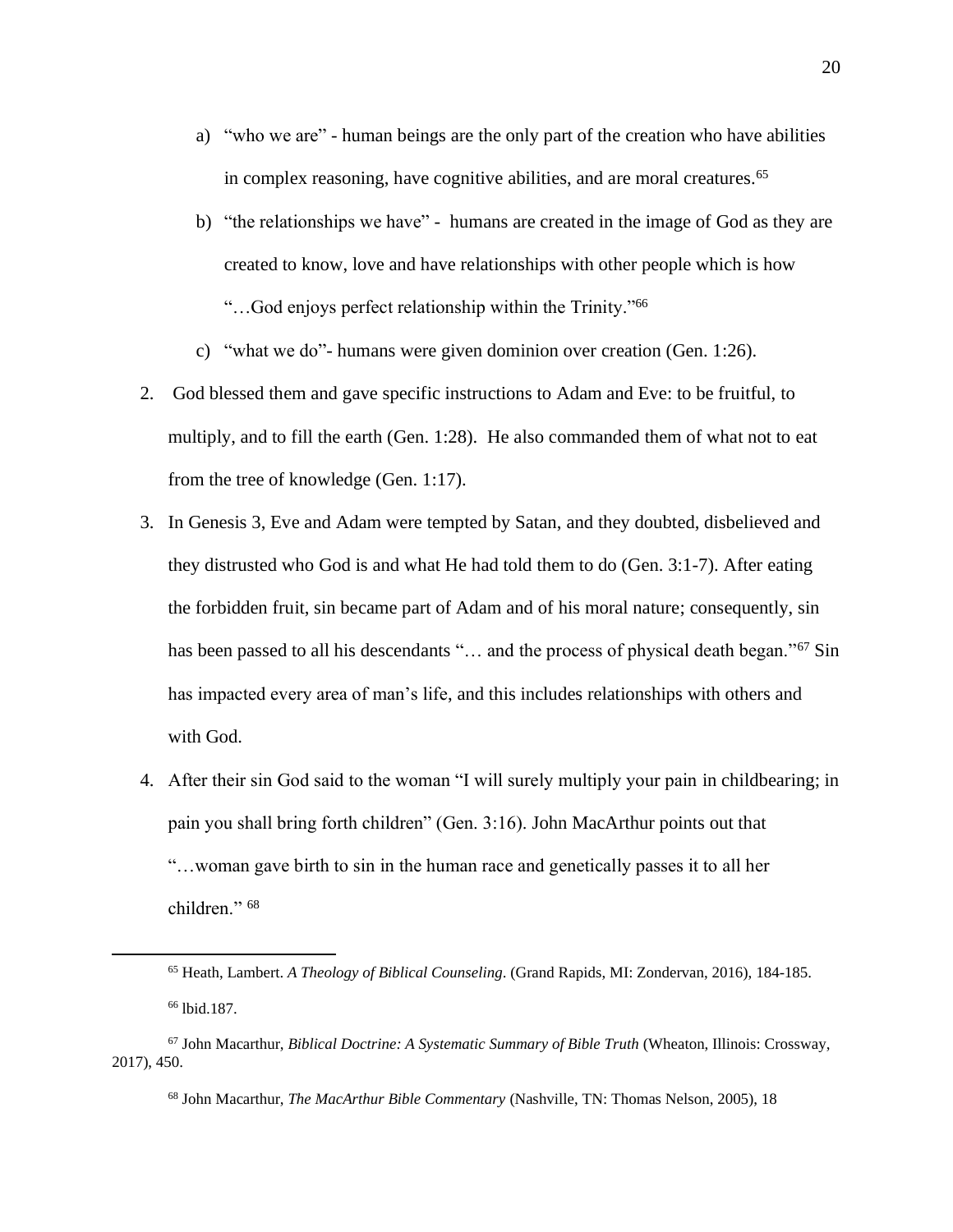- 5. God promised a Savior and for many years people were waiting for Jesus, the last Adam to restore and fulfill God's plan. <sup>69</sup> Jesus Christ is the only hope to restore humanity and the image of God in the fallen world  $70$
- 6. Since the fall the image of God has not been reflected in humanity the way He had created it to be. This is exemplified in the failure to think and act in a way that glorifies God and not self.<sup>71</sup> As biblical counselors we are to use the teachings from the Word of God in order to correctly represent God.<sup>72</sup>
- B. Getting to the Root of Responses
	- 1. To understand where each Christian mother is, biblical counselors need to do a good job collecting data and gaining an understanding of where each mother is coming from before giving their opinion (Prov.18:13).
		- a. One of the first things the biblical counselor should do is to look for and to listen to halo data by observing the mother's body language, by paying attention to her facial expressions, and by listening to the tone of her voice.<sup>73</sup> In addition, the biblical counselor is to enter her world by showing Christ's love for her and a willingness to walk with her during this time in her life.<sup>74</sup> The biblical counselor

- <sup>73</sup> Jay, Adams. *The Christian Counselor's Manual*. (Grand Rapids, MI: Zondervan, 1986), 258.
- 74 Paul,Tripp. *Instruments in the Redeemer's Hands*. (Phillipsburg, NJ: P & R Publishing, 2002), 126.

<sup>69</sup> John Macarthur, *Biblical Doctrine: A Systematic Summary of Bible Truth* (Wheaton, Illinois: Crossway, 2017), 450.

<sup>70</sup> Heath, Lambert. *A Theology of Biblical Counseling*. (Grand Rapids, MI: Zondervan, 2016) 189.

<sup>71</sup> lbid. 189

<sup>72</sup> lbid. 190.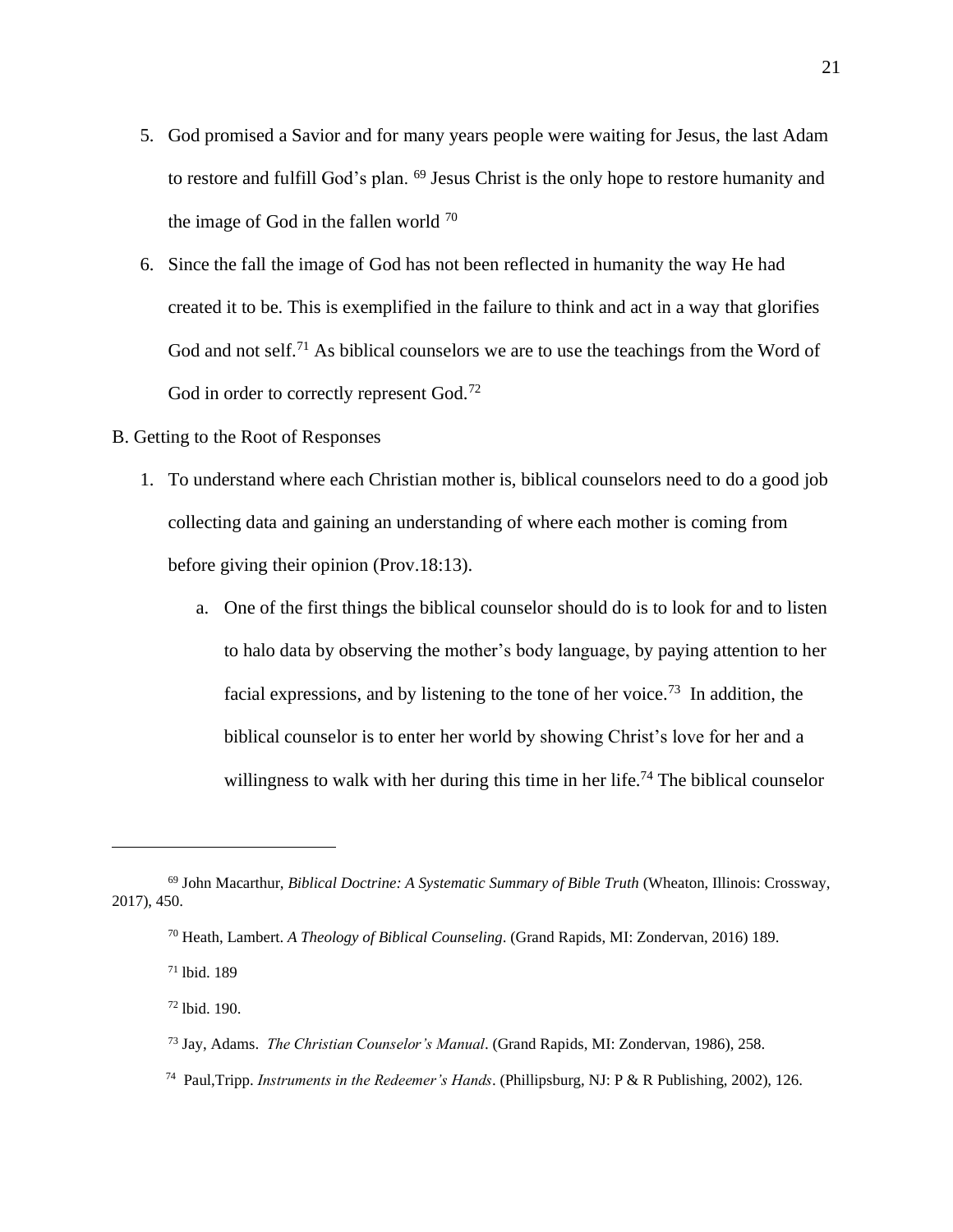is to listen to her feelings, repeated words, self-talk and to find out what she believes about God and who He is during this time.<sup>75</sup> Then the biblical counselor is to ask good questions to get to the heart of the problem in order to help the Christian mother.<sup>76</sup> The questions could be divided into three categories and can be asked at the same time, not necessarily one category at time.

i. Ask questions about her feelings and emotions and when the specific symptom started. For example, if she is feeling anxious, was it right after having the baby or was she anxious before? How is her relationship with her husband since the birth of the baby? Is he able to help her or does he have the same expectations before the arrival of the baby? Does she have family members, church family and other friends close by to help her and support her? If yes, in which way? How are the older children behaving towards the new baby? Are they able to help or are not understanding the new changes? If she is having anxiety or strong emotions, does it seem to happen before or after specific events during the day? If yes, how? In which ways has the delivery of the baby met her expectations? If not, what is happening that she did not anticipate? What is she feeling during the day? Which words is she repeating to herself and what gospel is she listening to? Is she listening to the Gospel of the Bible or is she putting her hope and answers in the worldly gospel?

<sup>75</sup> Paul,Tripp. *Instruments in the Redeemer's Hands*. (Phillipsburg, NJ: P & R Publishing, 2002), 128. <sup>76</sup> lbid. 259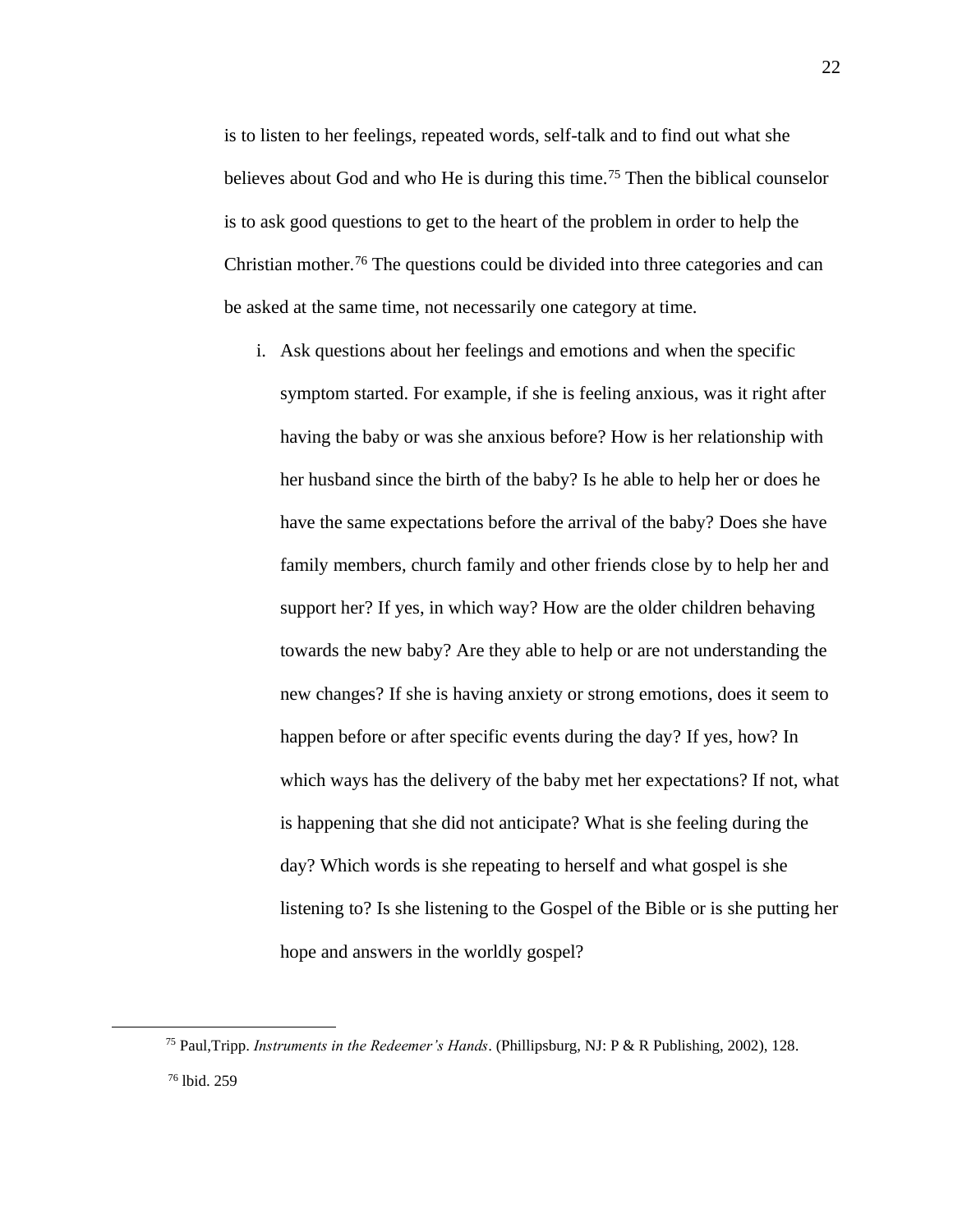- ii. Second, the biblical counselor needs to ask questions regarding the physical issues the mother has been dealing with. Questions such as: how was the delivery process, how has recovery been, how are you doing with your milk supply, does the baby sleep and eat well, any health issues for the baby that she needs to follow up with. In addition, questions about her own body such as: have you seen your doctor regarding the physical issues? What have you done about feelings of exhaustion? Have you done a blood test to check vitamin D, vitamin B12, iron and thyroid levels? Are you able to return to your previous physical activities? Lastly, if she was working before the delivery of the baby is she going back to work? What about the care of the baby? If not, how is it going to affect their finances? If yes, what are her thoughts about it.
- iii. The third category includes questions about where the Christian mother is spiritually. Has she been able to pray? How often does she read her bible? If the answer is no, then what is holding her back? What is she listening to during the day? The daily news, Netflix, checking out social media or worship music? Is she back to church? If not, what is keeping her from not attending? Is she back to life group or women's bible study? If not, how long before she goes back and what has been keeping her from going? Has she taken refuge in God during this time or is she running away from Him?<sup>77</sup> Does she doubt Him by believing He gave her more than she can

<sup>77</sup> David, Powlison. *Seeing With New Eyes. Counseling and the Human Condition through the Lens of Scripture*. Phillipsburg, NJ: P & R Publishing, 2003.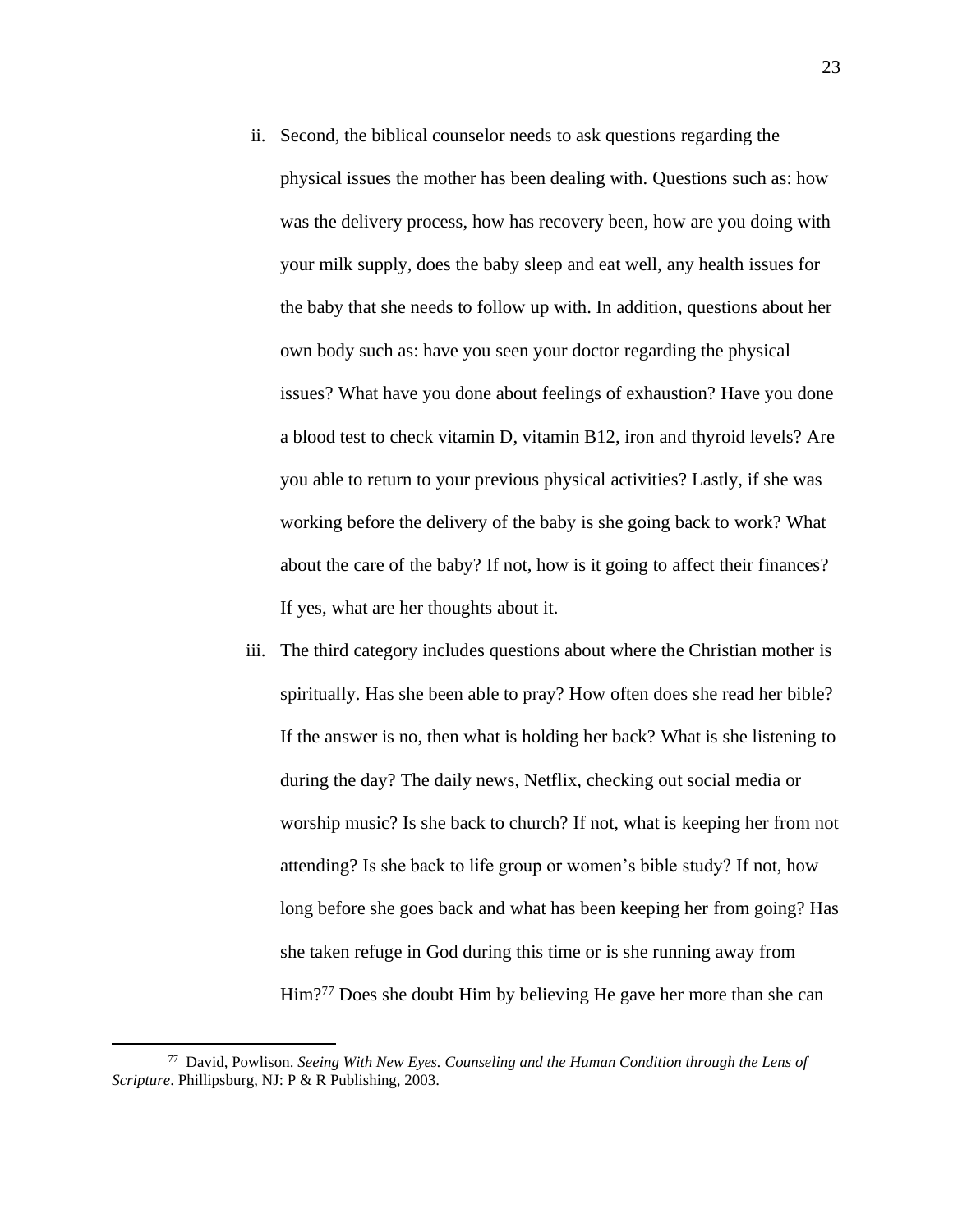handle? In which ways does she trust Him, and she can see Him working in her life during this time? Does she have a biblical understanding of motherhood?

### C. Hope through the Gospel

- 1. A Christian mother can find hope through the Gospel and what Christ has done on the Cross. She is to keep her eyes and her thoughts on the blessings that are above and not on the earthy things which surround her (Col. 3:1-2). Some helpful verses and applications are the following:
	- a. Help her to see that her hope is not based on her feelings but instead on what she knows about Christ (Rom. 5:2-3).<sup>78</sup>
	- b. Hope is a choice, and she can choose to either have hope or not to have hope.<sup>79</sup> She is to "…set your hope fully on the grace that will be brought to you at the revelation of Jesus Christ" (1 Pet.1:13). With the help of the Holy Spirit, she is to obey God's commands and not her feelings.
	- c. Hope is believing her needs will be met by God (Rom. 15:13).
	- d. Hope comes from God and not based on her own strength and abilities (2 Chr. 32:7-8).
	- e. Hope comes from God who is the only true source of hope (Ps. 71:5-6).
	- f. Hope comes knowing God is always with her and He is faithful (Hag. 2:4-5).
	- g. Hope is a result of walking close with God (John 15:4-5).

<sup>79</sup> lbid. 121.

<sup>78</sup> John, MacArthur and the Master's College Faculty. *Counseling: How to Counsel Biblically* (Nashville, TN: Thomas Nelson, 2005), 121.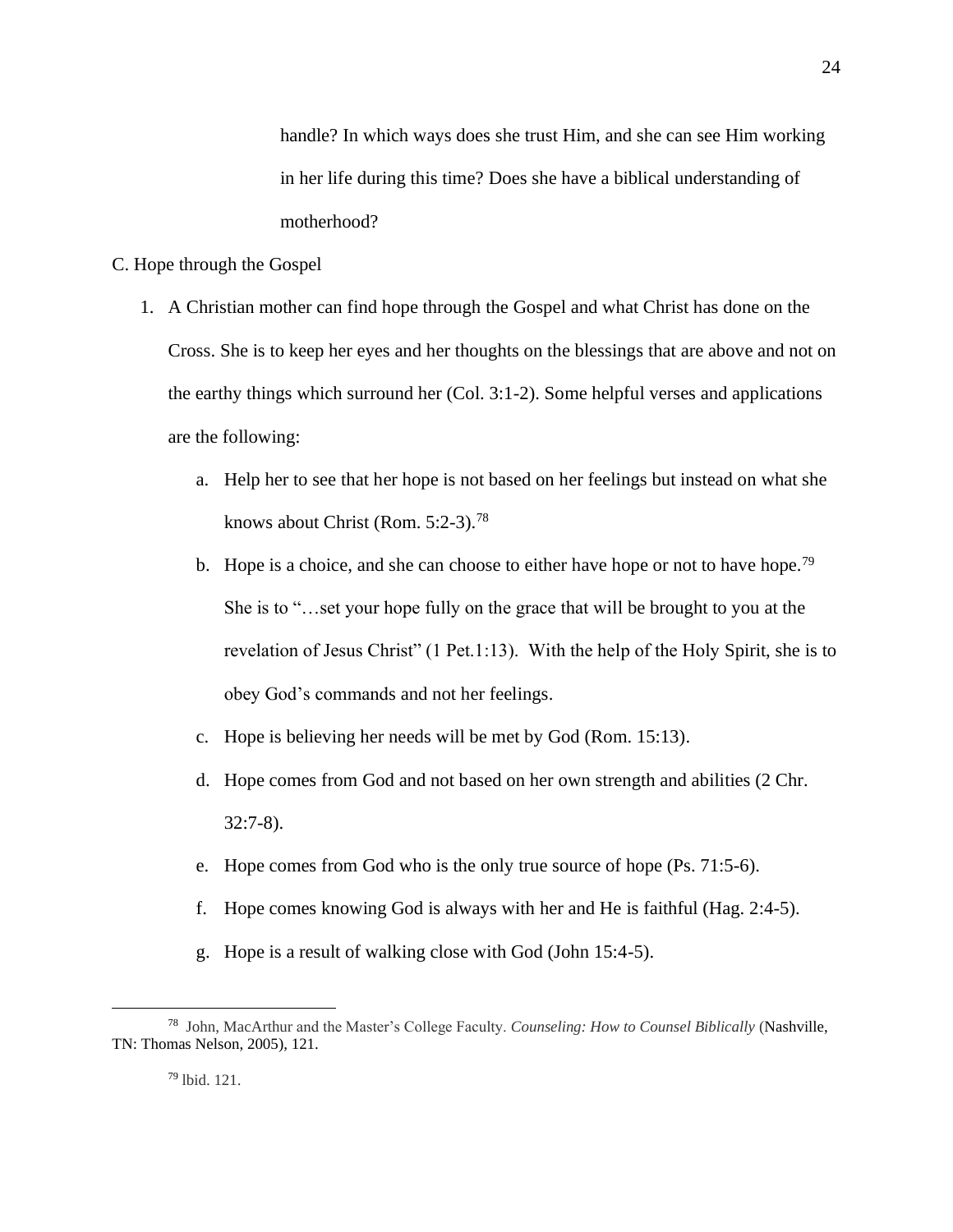h. Having hope helps with having joy during times of trial and testing and this includes postpartum depression.<sup>80</sup>

### VI. A Plan for Counseling

This section will act as a walk-through systematic guide for the counselor, or lay person, who is counseling a Christian mother who is struggling with postpartum depression. The plan includes specific topics to discuss with the counselee and also daily homework assignments.

### A. Counseling

- 1. One of the first things to talk about in the counseling office is that change is not going to happen overnight and that the Christian mother and the counselor will be spending at least a few months together.
- 2. The counselor must use discernment in order to know if the counselee has a personal relationship with Christ.
	- a. If the counselor concludes that there is no personal relationship with Christ, then the counseling session will then focus on teaching the Gospel. This will include sharing in greater detail who God is and what the Gospel message entails. It would be an opportunity to share real hope and how transformative change of the heart is impossible without Jesus. Instead, she will learn a few new skills without lasting effects and with no eternal hope. The unbeliever mother will mostly likely take the Word of God as suggestions. For the Christian mother however, the Word of God has the final authority.<sup>81</sup>

<sup>80</sup> Patricia, Miller. *The Quick-Scripture Reference for Counseling Women.* (Grand Rapids, MI: Baker Books, 2009), 152-153.

<sup>81</sup> John and Janie Street, *The Biblical Counseling Guide for Women* (Eugene, Oregon: Harvest House Publishers, 2016), 14.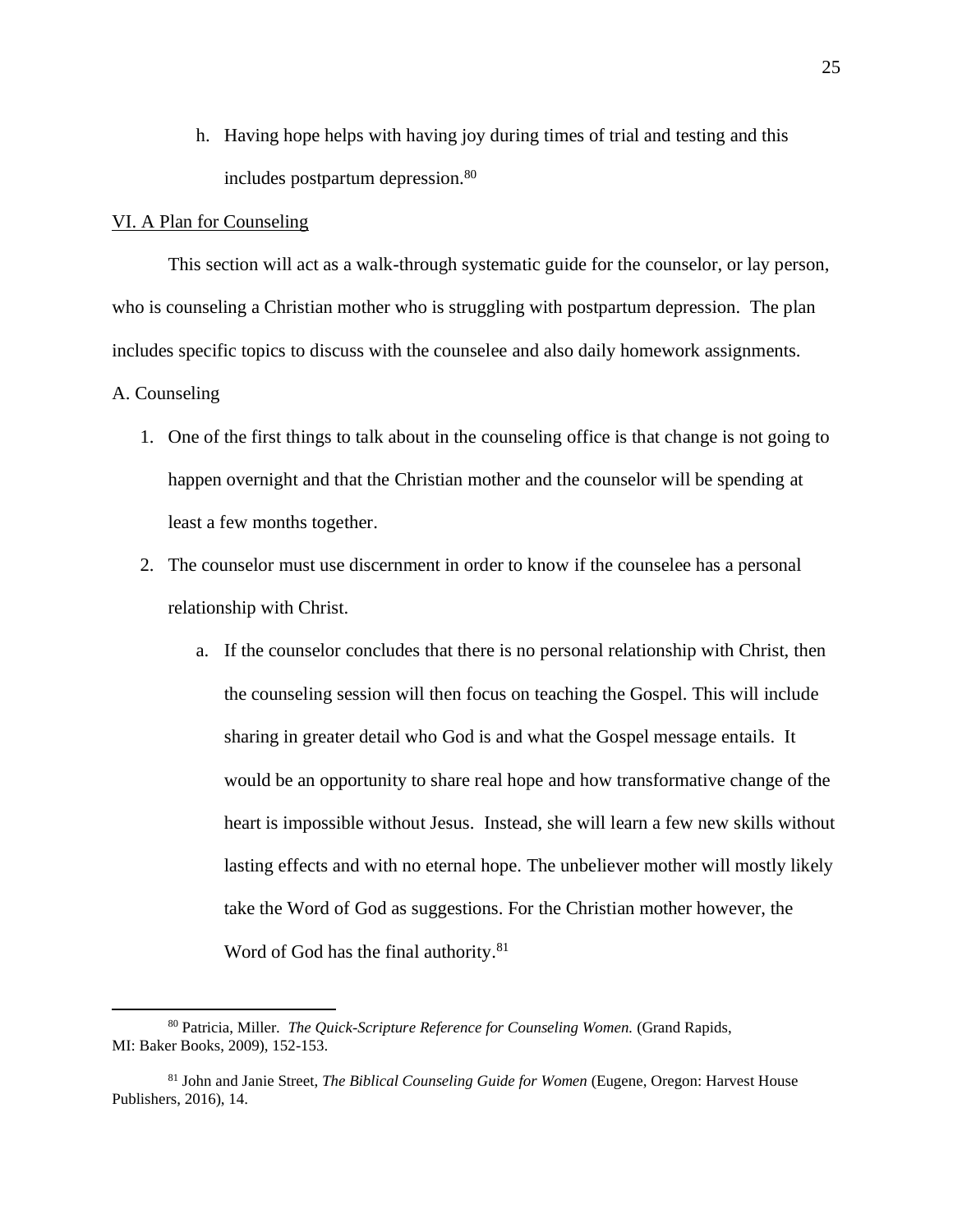- b. It is critical for the counselor to know the counselee is a believer. It will be helpful to have her fill out the *Spiritual Convictions* homework sheet which asks the counselee to finish sentences with two or three answers each. $82$  There eighteen questions in total and some of them are:
	- i. God is:
	- ii. Jesus Christ is:
	- iii. A Christian is:
	- iv. I know that I am (or am not) a Christian because:
	- v. Sin is:
- 3. The goal of counseling is not to fix everything the Christian mother is dealing with, but instead it is to help her to see her every situation through the lens of the Bible and to learn to live a life of faithful obedience to God and His Word. She is to have faith that she is transformed daily to be more like Christ (John 6:35-40).<sup>83</sup>
- 4. Even after concluding the Christian mother is a believer, it is important to go over the Gospel and gain a better understanding of the counselee's theology.
	- a. Starting at the book of Genesis is significant for a few reasons:
		- i. In Genesis 1, we find God's creation of man and woman and what His original plans were for them (Gen. 1:27-28). Verse 2:24 is important because God explains how man and woman are to be one flesh.

<sup>82</sup> Wayne, A. Mack*. Preparing for Marriage God's Way.* (Phillipsburg, NJ: P & R Publishing, 2013), 96- 105.

<sup>83</sup> John and Janie Street, *The Biblical Counseling Guide for Women* (Eugene, Oregon: Harvest House Publishers, 2016), 14.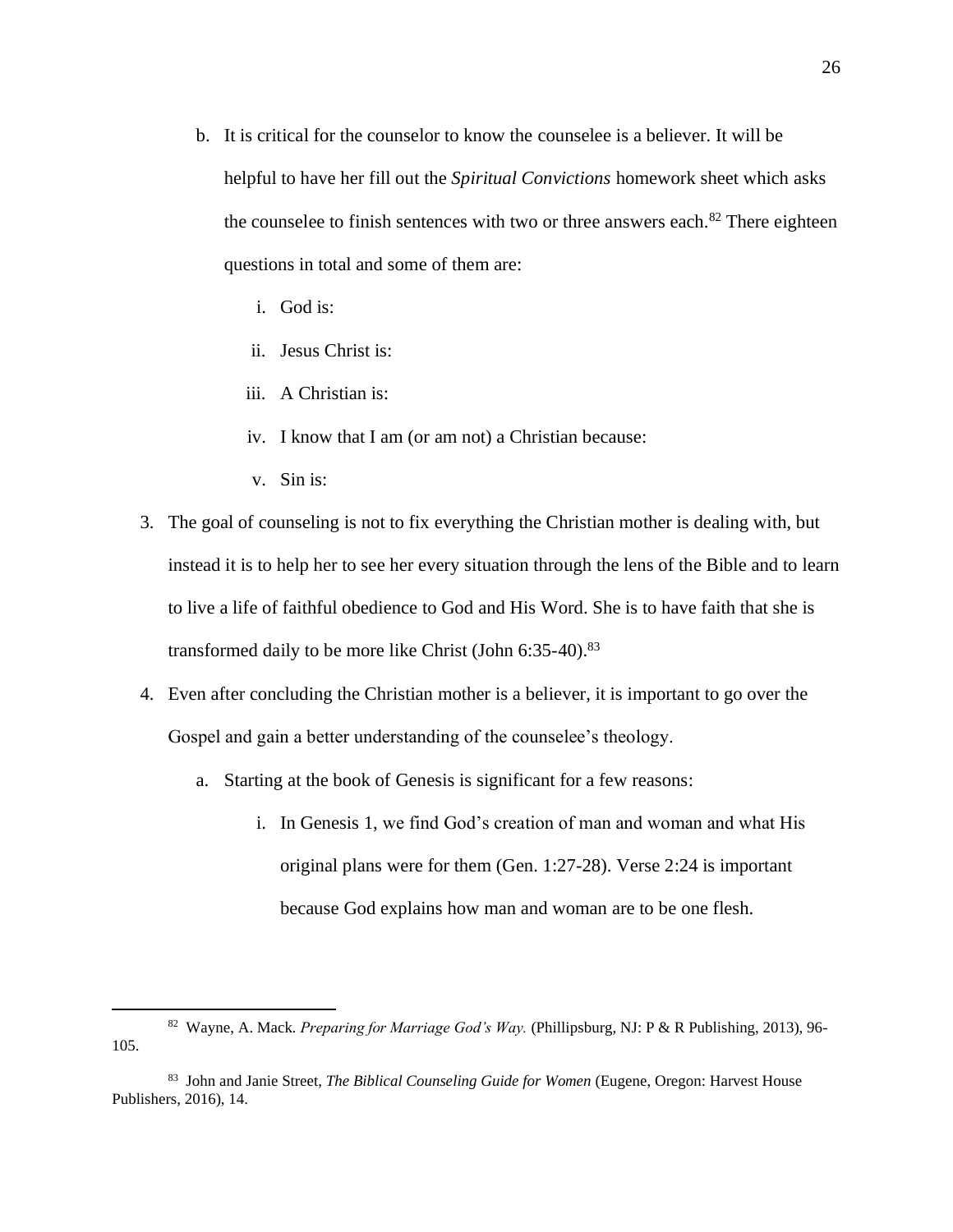- ii. In Genesis 3, we learn what happened as a result of Adam and Eve's sin and its implications for the rest of humanity and the world both physically and spiritually (3:1-15).
- iii. God states the following to Eve, "I will surely multiply your pain in childbearing; in pain you shall bring forth children" (Gen. 3:16). This verse should bring both clarity and encouragement to the Christian mother. All that she is going through right now is not a surprise to God nor is it an accident or her fault. What she is going through right now is part of the consequence of the sin we all have in us.
- iv. In addition, in the book of Genesis (3:15) and other books we can see God's promises and His redemptive plan (Eph. 1:3-6; Rom.5:19; Luk.1:30-32; Rom. 5:19).
- b. Another area to explore is the definition of who God is. The counselor needs to make sure that the Christian mother and the counselor are talking about the God of the Bible and not any other god (1 John 1:15; 2 Sam. 22:32-34; Psa. 54:4)
- c. A biblical definition of sin, which is missing the mark in following God's Word, needs to be explained clearly to the Christian mother so that she can see how she is sinning in her own life during this time of suffering and trial (Rom. 5:19; Psa. 51:5; Eph. 2:3). The penalty of her sin is death, but Christ is saving her from hell (Rev. 20:15; Math. 13:42; 2 Thess. 1:8).
- d. In the end, God reveals His grace, His mercy, and His forgiveness by sending His only Son to reconcile humanity with Him. Christ, who lived a sinless life, died on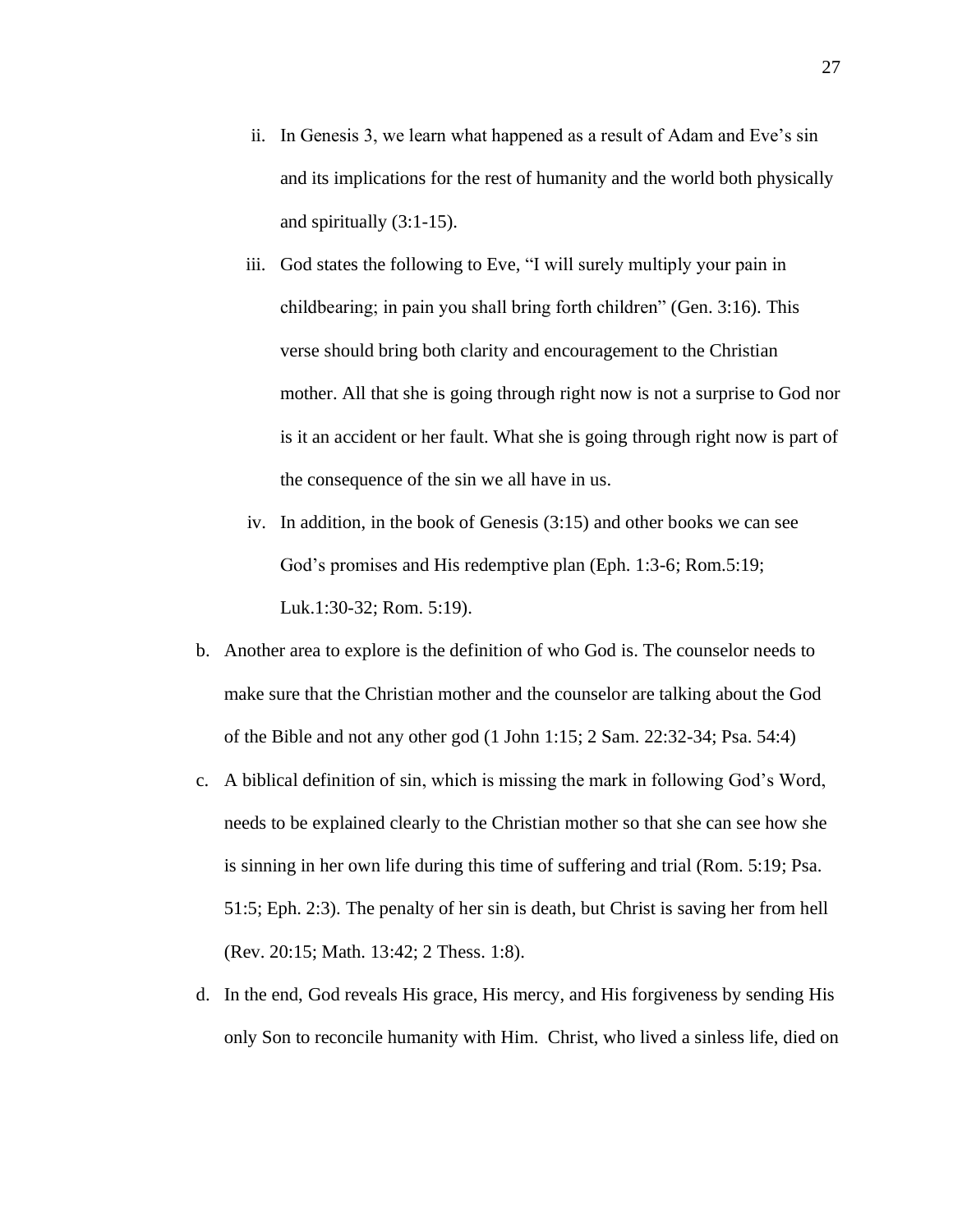the cross and He was risen three days later (2 Cor. 5:21). He died so the people who believe in Him can be forgiven (Mar. 2:17; Luk.5:32; 1 Tim. 1:15).

- B. The Truth of Scripture and Reality
	- 1. Postpartum depression is diagnosed based on how mothers feel and think. As a result, their feelings, emotions, and critical thoughts are controlling and shifting their decision making and how they interpret life. However, the Christian mother has a choice not to obey them and follow them because she is to live according to God's Word and commands.<sup>84</sup>
	- 2. The counselor needs to help the Christian mother who is struggling with postpartum depression to separate her spiritual struggles first and replace any lies she has been telling herself such as "I just can't make myself do anything" with the truth of God.<sup>85</sup> She needs to recognize what exactly it is that she is worshipping more than God, repent, and then replace unbiblical thinking with biblical thinking.<sup>86</sup> She is to set her mind on God's Word:
		- a. Biblical thinking leads to right thinking (Phi. 4:5-8).
		- b. God knows, understands and He answers during trials (Ps.9:12; Job 23:10; Ps. 38:9).
		- c. God will help her to go on and He does not forget her (Isa. 44:21; Ps. 37:23-24; 2 Cor. 4:16)

<sup>&</sup>lt;sup>84</sup> Marshall Asher and Mary Asher, *The Christian's Guide to Psychological Terms*, 2<sup>nd</sup> ed. (Bemidji, Minn.: Focus Pub., 2014, 2004), 134

<sup>85</sup> lbid. 134.

<sup>86</sup> lbid. 152-153.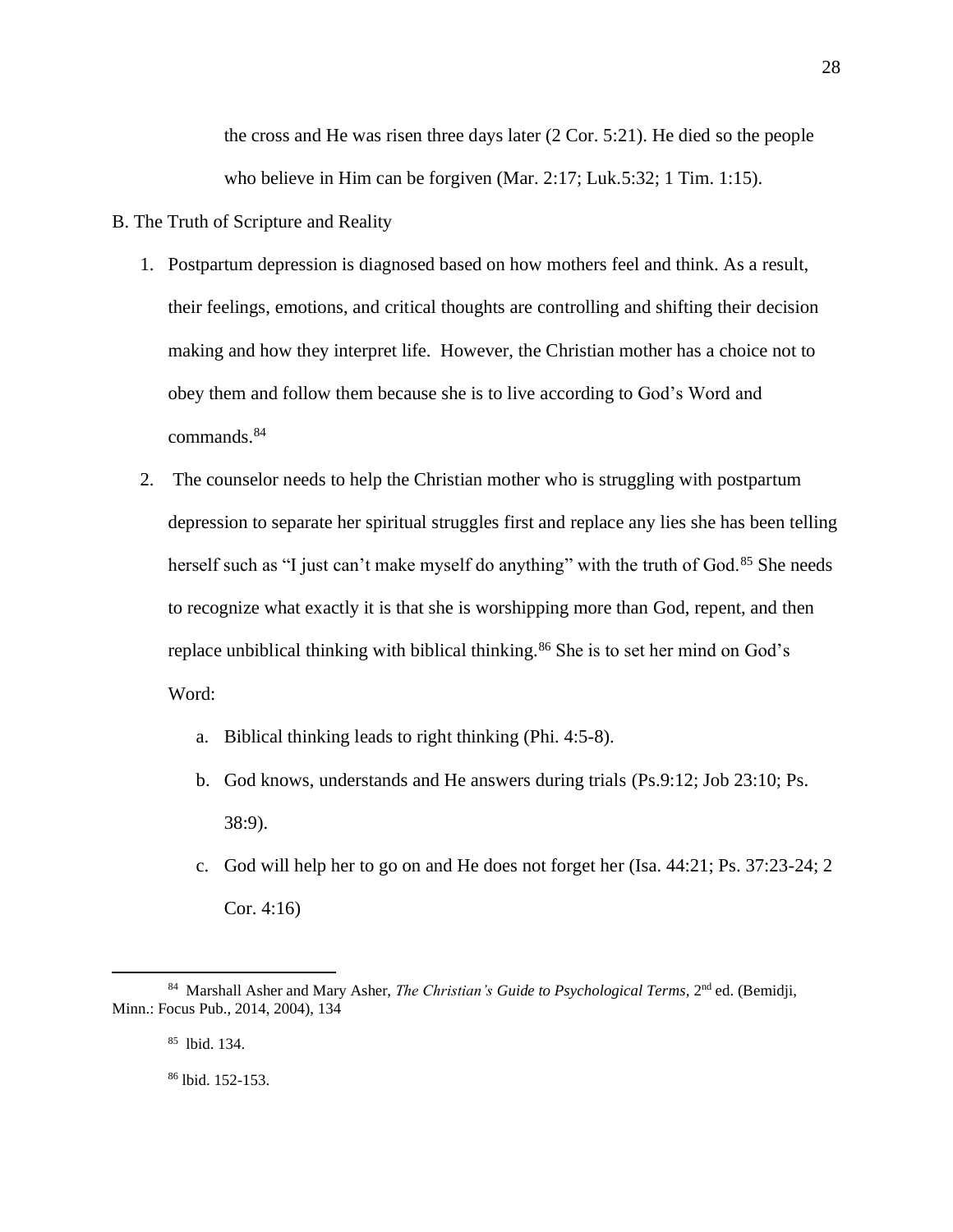- 3. The counselor is to bring the Word of God as the final authority
	- a. His Word stands forever (Isai. 40:8)
	- b. His Word is breathed out by God for our teaching, for reproof, for correction and for training (2 Tim. 3:16).
	- c. God's Word and laws are perfect (Ps. 19:7-11)
	- d. His Word is living and active (Heb. 4:12).
- C. Addressing Heart Issues
	- 1. After reviewing the Gospel and addressing any areas of theological confusion or misunderstanding, the counselor can start addressing the heart idols that have been exposed after the birth of the child. Most likely the counselor will need a few sessions to cover all the topics from the list above. In addition, it depends where each Christian mother is with her theology.
	- 2. The first homework assignment will include the following and it will be very helpful to uncover the Christian mother's heart issues.
		- a. Prayer time (specific time).
		- b. Bible reading: starting either with the Book of Ephesians or Colossians as both books describe what Christ has done for her first and then, what she is to do as a result.
		- c. Verse memorization.
		- *d. Christ and Your Problems* by Jay Adams. The small booklet will help her understand that she is not the only one who is struggling with postpartum depression, and that God is faithful (1 Cor. 10:13).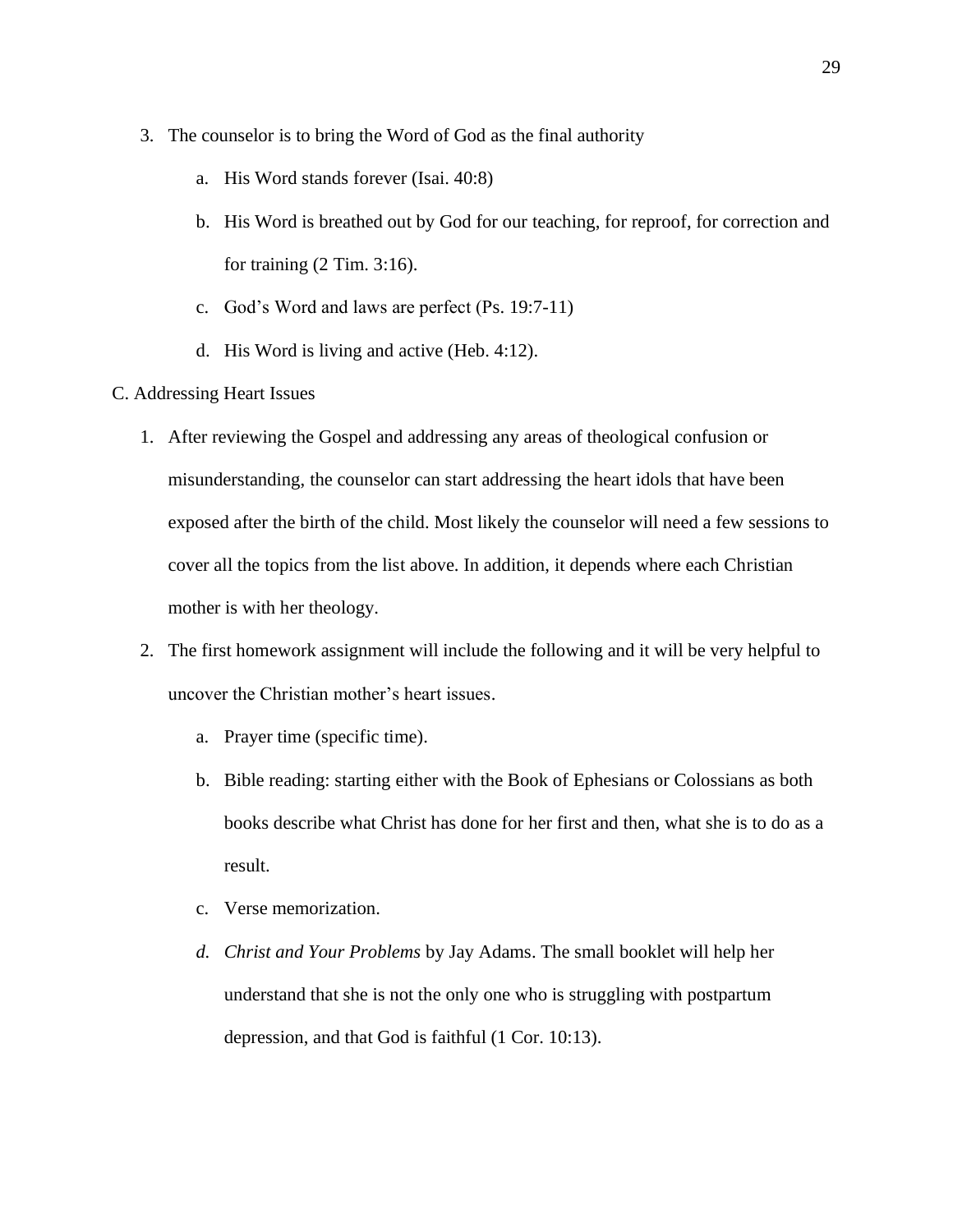- e. Fill out the *Spiritual Convictions Questionnaire* by Wayne Mack which will show which theological areas need to be corrected.
- f. Keep a journal daily and write at least about one event by answering the following questions:<sup>87</sup>
	- i. What was going on? What was the situation?
	- ii. What were you thinking and feeling as it was going on? Examine your heart for this.
	- iii. What did you do in response? The behavior was not forced on you; instead you chose it
	- iv. Why did you do it? What were you seeking to accomplish?
	- v. What was the result?
- 3. Each Christian mother will be in a different place based on their heart idols, physical symptoms, and theology. The counselor will have to be flexible and able to adopt and help each person based on their needs (1 Thes. 5:14). The most common sinful areas are the following:
	- a. Fear. Some of the most common fears are: not being able to take care of the baby; what if something goes wrong, what if the baby gets sick, what about SIDS, how about the baby's development, what about Covid?
		- i. The solution to that is trusting God both with her life and also with the baby's life.
			- 1. Do not let your heart be troubled (John 14:1)

<sup>87</sup> Paul, Tripp. *Instruments in the Redeemer's Hands*. (Phillipsburg, NJ: P & R Publishing, 2002), 224-226.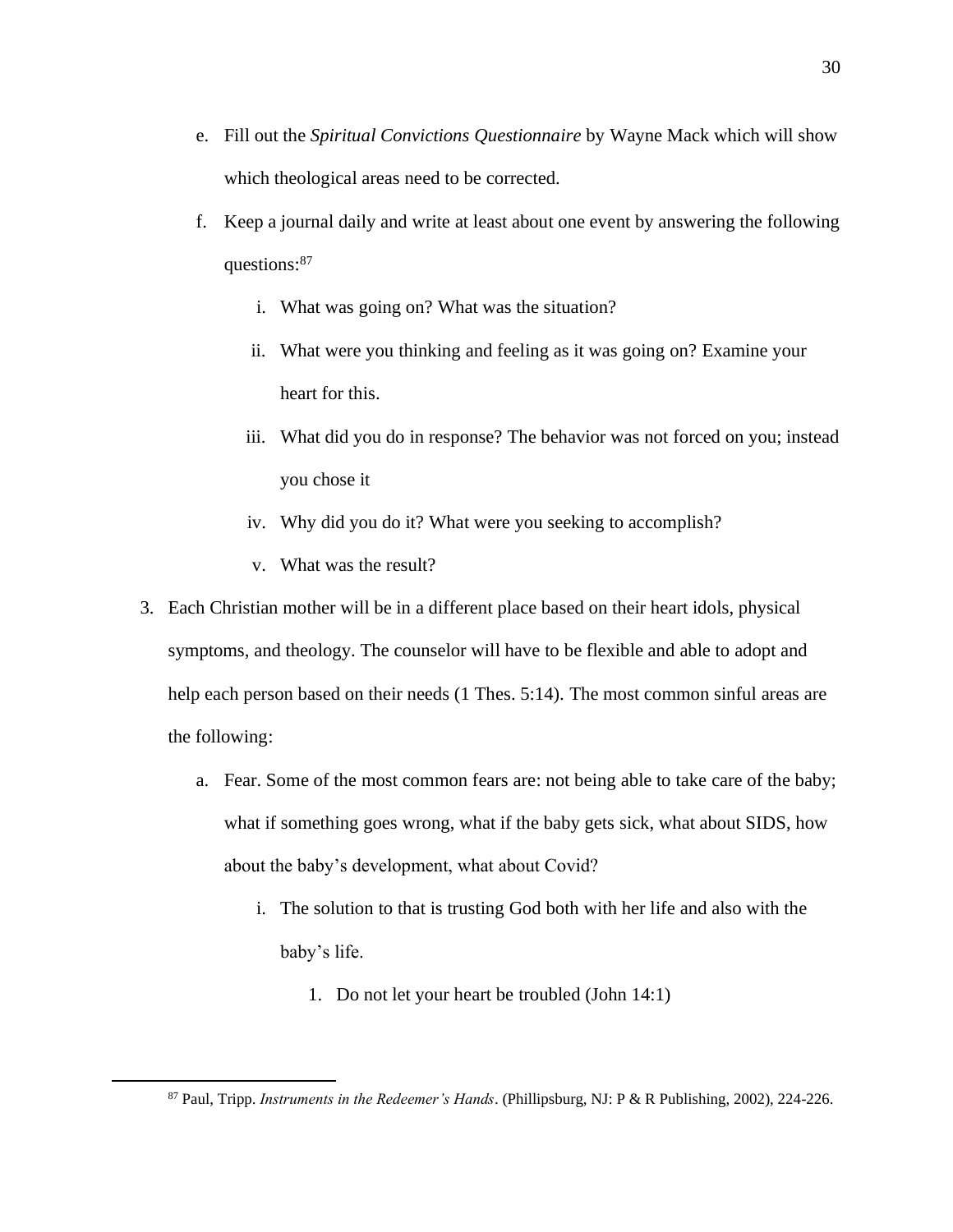- 2. Have confidence in His love by trusting Him (Ps. 112:7)
- 3. Trust in Him and not in humans (Jer. 17:5, 7-8)
- b. Pride. Some of the ways pride's manifestations are: perfectionism, a lack of gratitude, wanting control, being consumed with what others think.<sup>88</sup>
	- i. The solution is to learn humility and learn to focus on God and not on others and the situation she is in.
		- 1. she is to ask for advice and help (Prov. 13:10).
		- 2. focus on Christ (Phil. 1:21).
		- 3. abide in Him (John 15:5)
- c. Idolatry. The new baby has become the center of her world
	- i. The solution is to have a Christ-centred home and not a child centred home
		- 1. Have no other gods than God (Exo. 20:3-6)
		- 2. keep yourself from idols (1 John 5:21)
		- 3. the child has become a stumbling block (Eze. 14:1-14)
- 4. During the counseling process, the counselor will be able to recognize other sin areas in the life of the counselee and switch the agenda accordingly.

### VII. Conclusion

A. There are a few challenging reasons about postpartum depression that makes it hard to define and actually have one definition for all.

<sup>88</sup> Stuart, Scott. *From Pride to Humility: A Biblical Perspective*. (Bemidji, MN: Focus Pub., 2002), 7-10.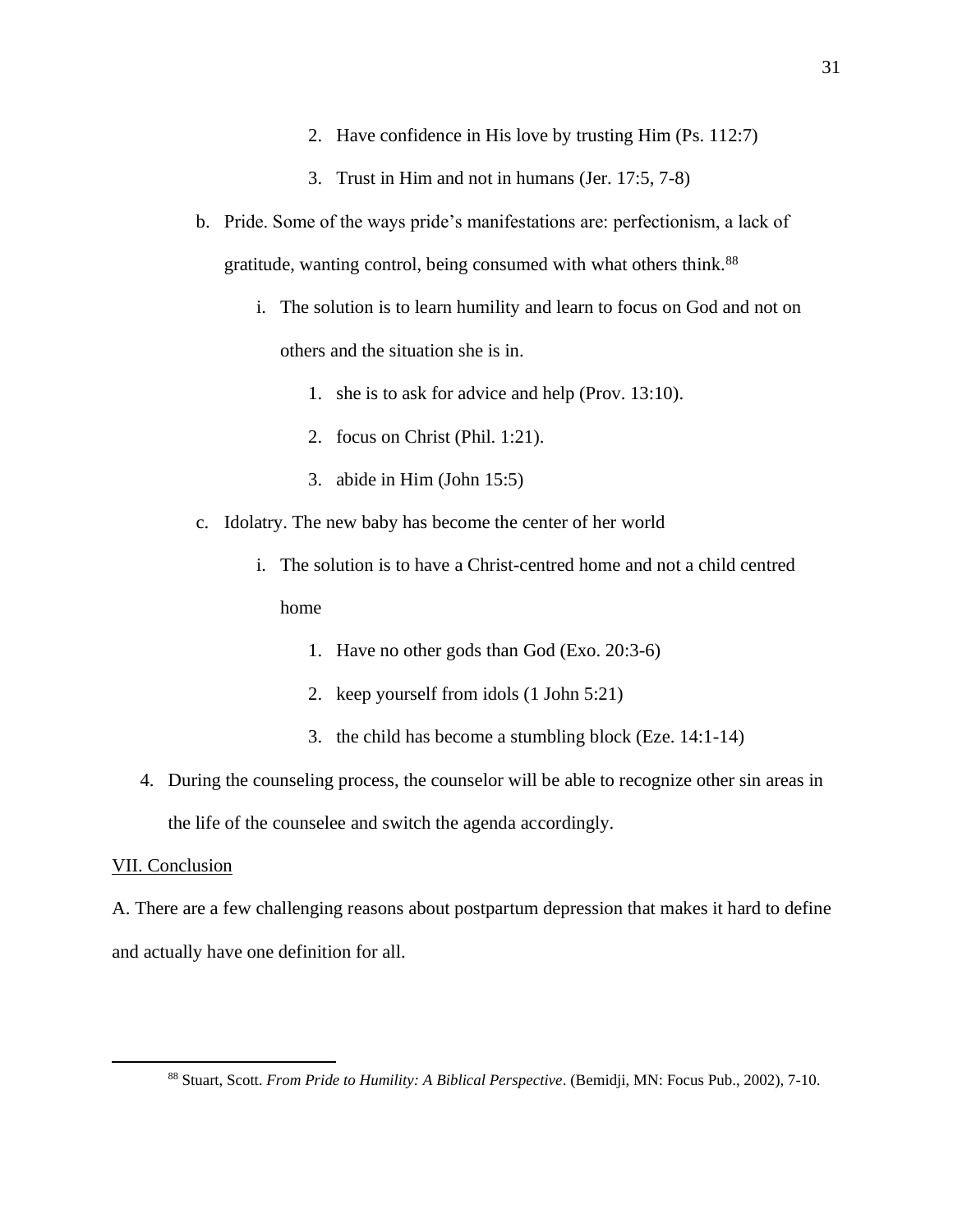- 1. There are some people in the church today, biblical counselors included, that act as if this issue does not exist. The truth is that "these are real symptoms, real factors, real issues that women struggle with after having a child."<sup>89</sup>
- 2. For some new mothers it is easy to adopt to their new role; however, this is not always the case for all of them.
- 3. The factors that cause some mothers to struggle with postpartum depression are:  $90$ 
	- a. fear of taking care of, feed of, and nurturing their child
	- b. sleep deprivation
	- c. bodily changes after labor
	- d. expectations to go on in life like everything is normal
	- e. expectations of what kind of mother she is
	- f. great responsibility that God trusted her with this child
- 4. Most Christian mothers who give birth have no postpartum depression and actually have great experiences with each one of the children while anticipating their next child.
- 5. Even among Christian mothers, there is a range of emotions, physical needs, and training of how to take care of their baby and lack of theology.
- B. The topic of postpartum depression is complex. The answer to the problem is twofold.

<sup>89</sup> Johnson, Dale. "Postpartum Depression", May 29, 2018, in Truth in Love, produced by Sean Perron, podcast, 11:16, [https://biblicalcounseling.com/resource-library/podcast-episodes/til-156](https://biblicalcounseling.com/resource-library/podcast-episodes/til-156-postpartum-depression/) [postpartum-depression/](https://biblicalcounseling.com/resource-library/podcast-episodes/til-156-postpartum-depression/)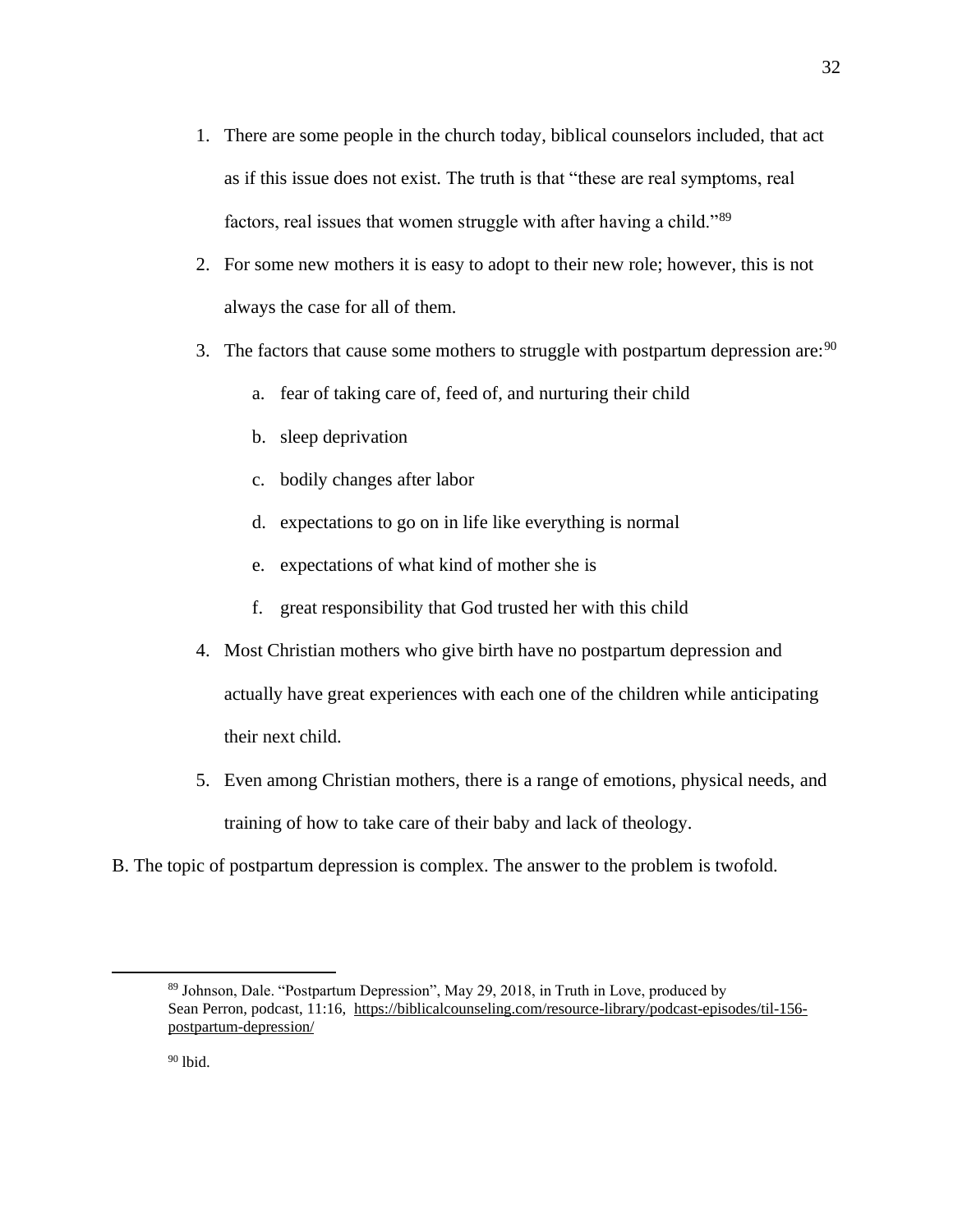- 1. First, the Word of God has answers regarding dealing with this topic. In the Bible we can't find the exact words "postpartum depression." But we can find the words, shame, guilt, despair, downcast, and not having any joy which are what a Christian mother struggles with. Psalm 42 and 6 will be encouragement for the counselee as she will find comfort knowing she is not alone.<sup>91</sup>
	- a. Biblical counselors need to not minimize any of the situations, and they are to comfort each counselee based on where they are in this deliciate and complicated situation. The way the counselee feels is not abnormal and the counselor is to help her in specific ways to deal with some of the issues. At the same time, as she is getting some rest and setting the right expectations, the counselor is to share about the hope she can find in the Word of God and teach her how God is using this suffering and trial to sanctify her and help her grow to be more like Christ.<sup>92</sup>
- 2. The second part is to give the counselee permission to recover physically after being pregnant for nine months and after the labor.<sup>93</sup>
	- a. In addition, the counselee's husband, family, extended family and church family should come along the counselee and help her and her family with whatever needs she might have. Every case will be different, but some practical examples are:

<sup>&</sup>lt;sup>91</sup> Johson, Dale. "Postpartum Depression", May 29, 2018, in Truth in Love, produced by Sean Perron, podcast, 11:16, [https://biblicalcounseling.com/resource-library/podcast-episodes/til-156](https://biblicalcounseling.com/resource-library/podcast-episodes/til-156-postpartum-depression/) [postpartum-depression/](https://biblicalcounseling.com/resource-library/podcast-episodes/til-156-postpartum-depression/)

 $92$  lbid.

<sup>93</sup> lbid.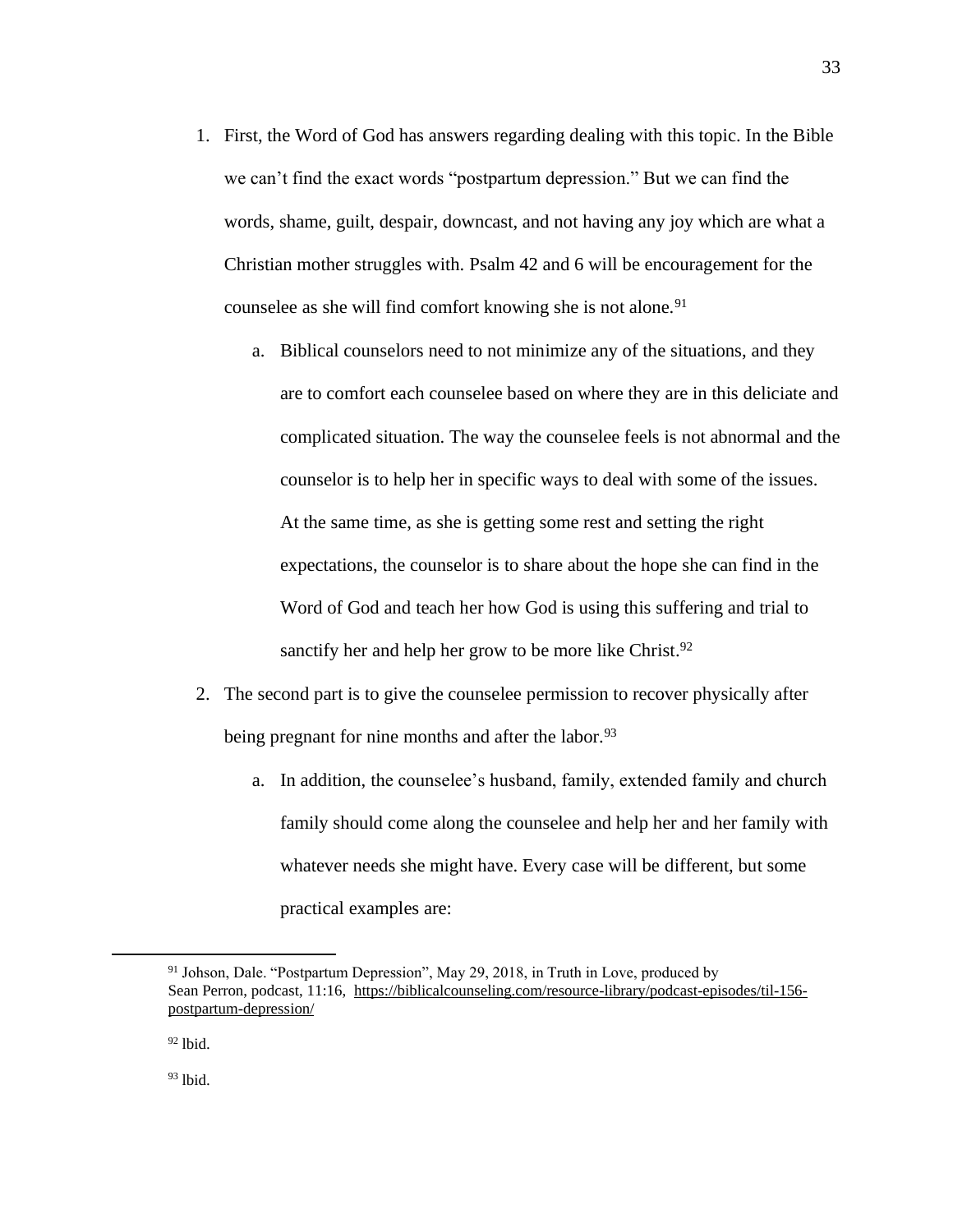- i. helping with cooking
- ii. helping with the older kids
- iii. cleaning the house
- iv. running errands
- v. staying with the baby so the mother can sleep
- 3. The Word of God teaches us that there is nothing new under the sun and postpartum depression is nothing new and the church can help with it. (Ecc. 1:9). As biblical counselors and as a body of Christ, we are to help the Christian mothers who are struggling with postpartum depression and not to dismiss what they are going through. Coming alongside Christian mothers is a way believers can be faithful and obedience in serving God by being His hands and feet to those in time of need. The goal is to help them see their situation through the lens of the Bible and to remind her that their hope, help, and answers come from Christ.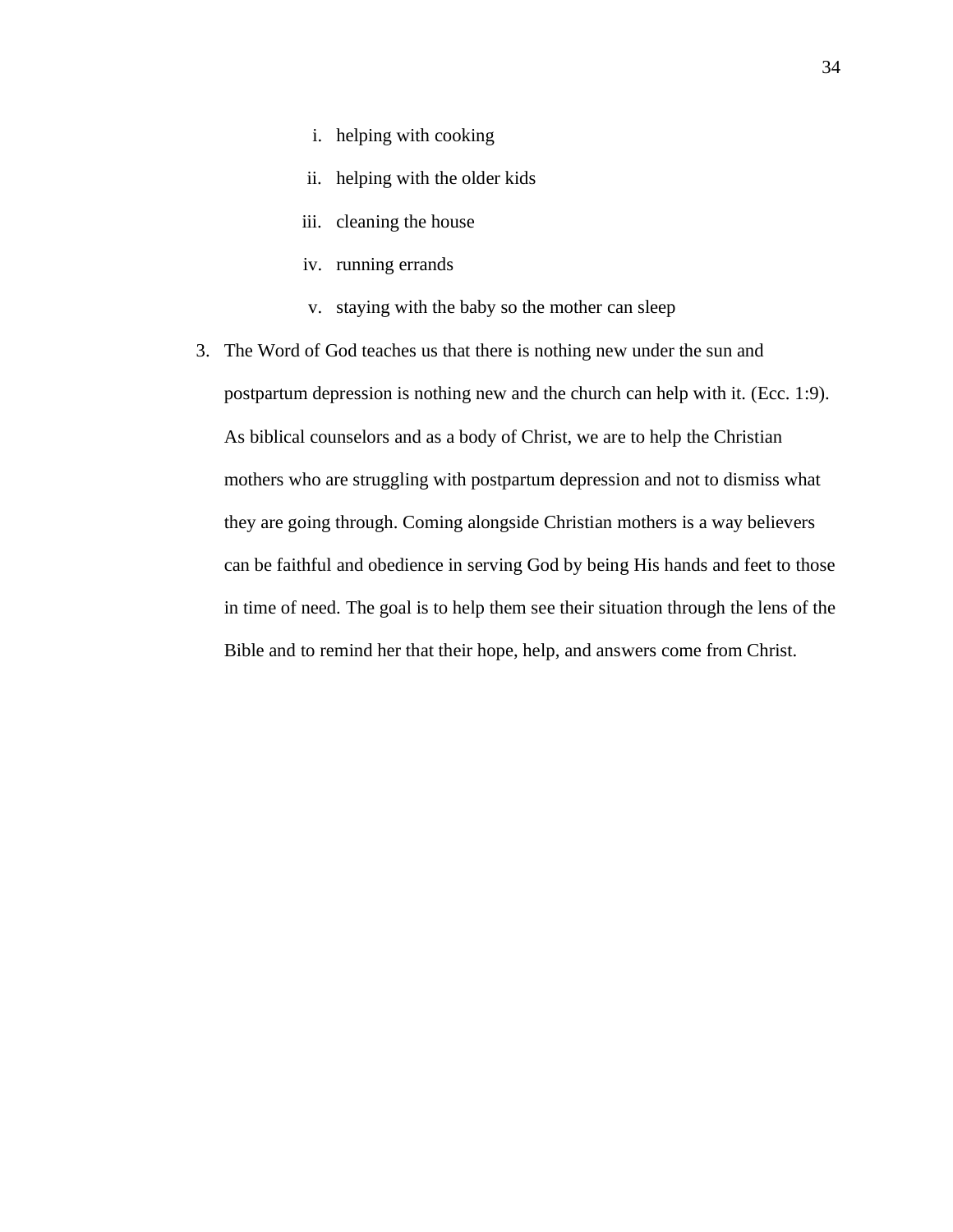### **Bibliography**

- Adams, Jay E. *The Christian Counselor's Manual*. Grand Rapids, MI: Zondervan, 1986.
	- \_\_\_\_\_ Adams, Jay E. *Christ and Your Problems.* Philipsburg, NJ: P&R, 1971.
- "American Psychological Association." What is postpartum depression & anxiety?Accessed April 2, 2022.<https://www.apa.org/pi/women/resources/reports/postpartum-depression>
- Asher, Marshall, and Mary Asher. *The Christian's Guide to Psychological Terms*. 2nd ed Bemidji, Minn.: Focus Pub., 2004.
- Bigney, Brad. *Gospel Treason: Betraying the Gospel with Hidden Idols*. Phillipsburg, NJ: P & R Publishing, 2012.
- Bridges, Jerry. *Trusting God.* Colorado Springs, CO: Navpress, 2008.
- "Cleveland Clinic." Depression. Accessed April 14th, 2022. <https://my.clevelandclinic.org/health/diseases/9290-depression>
- Dale Johnson, "Postpartum Depression", May 29, 2018, in Truth in Love, produced by Sean Perron, podcast, 11:16, [https://biblicalcounseling.com/resource-library/podcast](https://biblicalcounseling.com/resource-library/podcast-episodes/til-156-postpartum-depression/)[episodes/til-156-postpartum-depression/](https://biblicalcounseling.com/resource-library/podcast-episodes/til-156-postpartum-depression/)

Emlet, Michael R. *Saints, Sufferers, & Sinners.* Greensboro, NC: New Growth Press, 2021.

- Lambert, Heath. *A Theology of Biblical Counseling*. Grand Rapids, MI: Zondervan, 2016.
- MacArthur, John. *Biblical Doctrine: A Systematic Summary of Bible Truth*. Wheaton, IL: Crossway, 2017.
- MacArthur, John and The Master's College Faculty. *Counseling: How to Counsel Biblically*  Nashville, TN: Thomas Nelson, 2005.
- MacArthur, John. *The MacArthur Bible Commentary.* Nashville, TN: Thomas Nelson, 2005.
- Mack, A. Wayne*. Preparing for Marriage God's Way.* Phillipsburg, NJ: P & R Publishing, 2013.
- Miller, Patricia A. *The Quick-Scripture Reference for Counseling Women.* Grand Rapids, MI: Baker Books, 2009.
- Powlison, David. *Seeing With New Eyes. Counseling and the Human Condition through the Lens of Scripture*. Phillipsburg, NJ: P & R Publishing, 2003.

"PsychCentral." All about postpartum Depression. Accessed April 2, 2022.